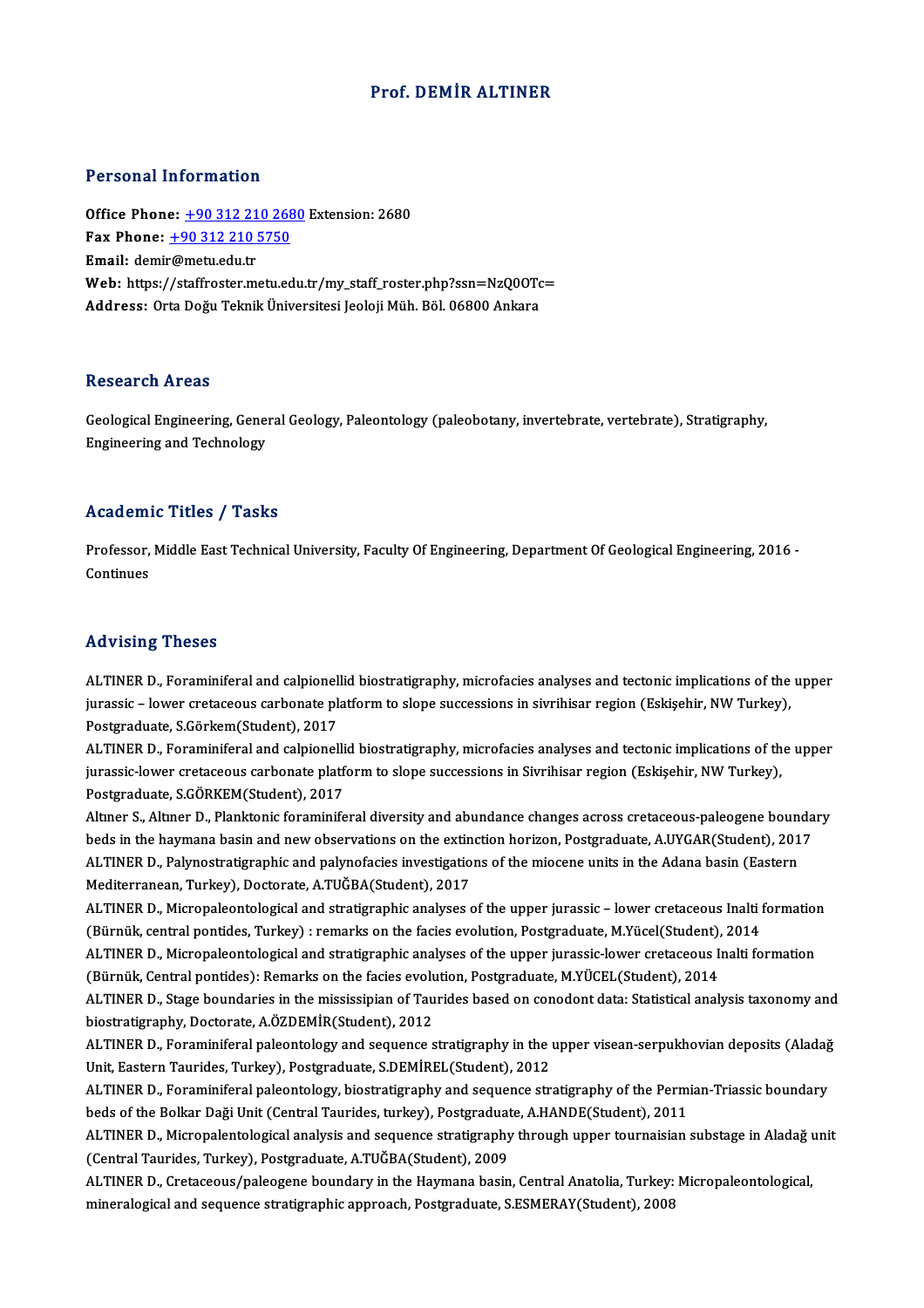ALTINER D., KARAHANOĞLU N., Seismic Stratigraphic Analysis of Upper Miocene-Recent Submarine Fan and Channel-<br>Lavas Camplayes, and Their Evolution in a Testenically Astive Setting, Festern Plack See Besin, Destants. ALTINER D., KARAHANOĞLU N., Seismic Stratigraphic Analysis of Upper Miocene-Recent Submarine Fan a<br>Levee Complexes, and Their Evolution in a Tectonically Active Setting, Eastern Black Sea Basin, Doctorate,<br>N.ÖZCÜR(Student) ALTINER D., KARAHANOĞ<br>Levee Complexes, and The<br>N.ÖZGÜR(Student), 2008<br>ALTINER D. Sedimentery Levee Complexes, and Their Evolution in a Tectonically Active Setting, Eastern Black Sea Basin, Doctorate,<br>N.ÖZGÜR(Student), 2008<br>ALTINER D., Sedimentary cyclicity and micropaleontological investigations in the upper trias

N.ÖZGÜR(Student), 2008<br>ALTINER D., Sedimentary cyclicity and micropaleontological investigations in the upper triassic shallow<br>carbonate successions (Central and Western Taurides, Turkey), Doctorate, B.COŞKUN(Student), 200 carbonate successions (Central and Western Taurides, Turkey), Doctorate, B.COŞKUN(Student), 2008

ALTINER D., Meter scale cycles in the eocene Cayraz formation (Haymana basin) and response of foraminifers to<br>cyclicity, Postgraduate, B.GEYİKÇİOĞLU(Student), 2008 ALTINER D., Meter scale cycles in the eocene Cayraz formation (Haymana basin) and response of foraminifers to<br>cyclicity, Postgraduate, B.GEYİKÇİOĞLU(Student), 2008<br>ALTINER D., Depositional stacking patterns and cycles of g

cyclicity, Postgraduate, B.GEYİKÇİOĞLU(Student), 2008<br>ALTINER D., Depositional stacking patterns and cycles of gar:<br>to cycle to log correlation, Doctorate, Z.ELİF(Student), 2008<br>ALTINER D. Planktonis foraminiforal biostrat ALTINER D., Depositional stacking patterns and cycles of garzan formation in the Garzan-Germik oil field: An approach<br>to cycle to log correlation, Doctorate, Z.ELİF(Student), 2008<br>ALTINER D., Planktonic foraminiferal biost

to cycle to log correlation, Doctorate, Z.ELİF(Student), 2008<br>ALTINER D., Planktonic foraminiferal biostratigraphy, sequence stratigraphy and foraminiferal response to<br>cyclicity in the upper cretaceous-paleocene of the Hay ALTINER D., Planktonic for<br>cyclicity in the upper creta<br>E.AMİROV(Student), 2008<br>ALTINER D. A sequence st cyclicity in the upper cretaceous-paleocene of the Haymana basin (Central Anatolia, Turkey), Postgraduate,<br>E.AMİROV(Student), 2008<br>ALTINER D., A sequence stratigraphic approach to the depositional history analysis of the u

E.AMİROV(Student), 2008<br>ALTINER D., A sequence stratigraphic approach to the depositional history analysis of<br>succession, Northwest of the Thrace basin, Turkey, Doctorate, M.AKİF(Student), 2008 ALTINER D., A sequence stratigraphic approach to the depositional history analysis of the upper eocene sedimentary<br>succession, Northwest of the Thrace basin, Turkey, Doctorate, M.AKİF(Student), 2008<br>ALTINER D., Sedimentary

succession, Northwest of the Thrace basin, Turkey, Doctorate, M.AKİF(Student), 2008<br>ALTINER D., Sedimentary cyclicity in the upper cretaceous successions of the Haymana Basin (T<br>sequences as response to relative sea level ALTINER D., Sedimentary cyclicity in the upper cretaceous successions of the Haymana Basin (Turkey): depositional<br>sequences as response to relative sea level changes, Postgraduate, A.Huseynov(Student), 2007<br>ALTINER D., Sed

sequences as response to relative sea level changes, Postgraduate, A.Huseynov(Student), 2007<br>ALTINER D., Sedimentary cyclicity in the upper cretaceous successions of the Haymana basin (Turkey): Depositional<br>sequences as re ALTINER D., Sedimentary cyclicity in the upper cretaceous successions of the Haymana basin (Turkey): Depositiona<br>sequences as response to relative sea-level changes, Postgraduate, A.HÜSEYNOV(Student), 2007<br>ALTINER D., Lowe

sequences as response to relative sea-level changes, Postgraduate, A.HÜSEY<br>ALTINER D., Lower-middle carboniferous boundary in Central Taurides, Tu<br>sequence stratigraphic approach, Postgraduate, A.ATAKUL(Student), 2006<br>ALTI ALTINER D., Lower-middle carboniferous boundary in Central Taurides, Turkey (hadim area): Paleontological and<br>sequence stratigraphic approach, Postgraduate, A.ATAKUL(Student), 2006<br>ALTINER D., Palynostratigraphic and palyn

sequence stratigraphic approach, Postgraduate, A.ATAKUL(Student), 2006<br>ALTINER D., Palynostratigraphic and palynofacies investigation of the Oigocene-Mocene units in the Kars-Erzurum-Muş<br>sub-basins (Estern Anatolia), Docto ALTINER D., Palynostratigraphic and palynofacies investigation of the Oigocene-Mocene units in the Kars-Erzurum-Mi<br>sub-basins (Estern Anatolia), Doctorate, R.HAYRETTİN(Student), 2005<br>ALTINER D., Micropaleontological analys

sub-basins (Estern Anatolia), Doctorate, R.HAYRETTİN(Student), 200<br>ALTINER D., Micropaleontological analysis and facies evolution acros<br>(Central Taurides, Turkey), Postgraduate, A.AHMET(Student), 2005<br>ALTINER D. Polypostra ALTINER D., Micropaleontological analysis and facies evolution across the tournaisian-viean boundary in Aladağ unit<br>(Central Taurides, Turkey), Postgraduate, A.AHMET(Student), 2005<br>ALTINER D., Palynostratigraphic and palyn

(Central Taurides, Turkey), Postgraduate, A.AHMET(Student), 2005<br>ALTINER D., Palynostratigraphic and palynofacies investigation of the<br>sub-basins(Eastern Anatolia), Doctorate, R.Hayrettin(Student), 2005<br>ALTINER D. Micropel ALTINER D., Palynostratigraphic and palynofacies investigation of the oligocene-miocene units in the Kars-Erzuru<br>sub-basins(Eastern Anatolia), Doctorate, R.Hayrettin(Student), 2005<br>ALTINER D., Micropaleontological analysis

sub-basins(Eastern Anatolia), Doctorate, R.Hayrettin(Student), 2005<br>ALTINER D., Micropaleontological analysis and facies evolution across the tournaisian-visean boundary in aladağ<br>unit(Central Taurides, Turkey), Postgradua ALTINER D., Micropaleontological analysis and facies evolution across the tournaisian-visean boundary in aladağ<br>unit(Central Taurides, Turkey), Postgraduate, A.Ahmet(Student), 2005<br>ALTINER D., Cyclic sedimentation along th

unit(Central Taurides, Turkey), Postgra<br>ALTINER D., Cyclic sedimentation along<br>Postgraduate, E.ÜNAL(Student), 2002<br>ALTINER D. Applications of gyclostrati ALTINER D., Cyclic sedimentation along the Permian-Triassic boundary (Central Taurides, Hadim, Southwestern Turkey<br>Postgraduate, E.ÜNAL(Student), 2002<br>ALTINER D., Applications of cyclostratigraphy and sequence stratigraphy

Postgraduate, E.ÜNAL(Student), 2002<br>ALTINER D., Applications of cyclostratigraphy and sequence stratigraphy in determination of the hierarchy in peritidial<br>and pelagic successions (NW, SW and WNW of Turkey) by using sedime ALTINER D., Applications of cyclostratigraphy<br>and pelagic successions (NW, SW and WNW of<br>isotopes), Doctorate, İ.ÖMER(Student), 2002<br>ALTINER D. Applications of syslostratisyanhy and pelagic successions (NW, SW and WNW of Turkey) by using sedimentology and sedimentary geochemistry (stable<br>isotopes), Doctorate, İ.ÖMER(Student), 2002<br>ALTINER D., Applications of cyclostratigraphy and sequence stratigr

isotopes), Doctorate, İ.ÖMER(Student), 2002<br>ALTINER D., Applications of cyclostratigraphy and sequence stratigraphy in determination of the hierarchy in peritidal<br>and pelagic successions (NW, SW and WNW of Turkey) by using ALTINER D., Applications of cyclostratigraphy and sequence stratigraphy in determination of the hierarchy in peritidal<br>and pelagic successions (NW, SW and WNW of Turkey) by using sedimentology and sedimentary geochemistry and pelagic successions (NW, SW and WNW of Turkey) by using sedimentology and sedimentary geochemistry (stabl<br>isotopes), Doctorate, İ.Ömer(Student), 2002<br>ALTINER D., Meter-scale subtidal cycles in the middle carboniferous

isotopes), Doctorate, İ.Ömer(Student), 2002<br>ALTINER D., Meter-scale subtidal cycles in the middle carboniferous carbonates of Central Taurides Sout<br>and response of fusulinacean foraminifers to sedimentary cyclicity, Postgr ALTINER D., Meter-scale subtidal cycles in the middle carboniferous carbonates of Central Taurides Southern Turkey and response of fusulinacean foraminifers to sedimentary cyclicity, Postgraduate, A.ŞEN(Student), 2002<br>ALTI

and response of fusulinacean foraminifers to<br>ALTINER D., Meter-scale shallowing upword<br>Postgraduate, E.PÖTÜRGELİ(Student), 2002<br>ALTINER D. A Sequence stratigraphical appr ALTINER D., Meter-scale shallowing upword cycles in the midian (upper permian) strata (Central Taurides, Turkey),<br>Postgraduate, E.PÖTÜRGELİ(Student), 2002<br>ALTINER D., A Sequence stratigraphical approach from microfacies an

Postgraduate, E.PÖTÜRGELİ(Student), 2002<br>ALTINER D., A Sequence stratigraphical approach from microfacies<br>polat cimestone (Seydişehir), Postgraduate, Z.ELİF(Student), 1999<br>ALTINER D. A Sequence stratigraphical approach fro ALTINER D., A Sequence stratigraphical approach from microfacies analyses to the aption-albion peritidal carbonates of<br>polat cimestone (Seydişehir), Postgraduate, Z.ELİF(Student), 1999<br>ALTINER D., A Sequence stratigraphica

polat cimestone (Seydişehir), Postgraduate, Z.ELİF(Student), 1999<br>ALTINER D., A Sequence stratigraphical approach from microfacies analysis to the Aptian-Albian peritidal carbonates of<br>Polat Limestone (Seydişehir), Postgra ALTINER D., A Sequence stratigraphical approach from microfacies analysis to the Aptian-Albian peritidal carb<br>Polat Limestone (Seydişehir), Postgraduate, Z.Elif(Student), 1999<br>ALTINER D., Depositional sequences of the Yeni

Polat Limestone (Seydişehir), Postgraduate, Z.Elif(Student), 1999<br>ALTINER D., Depositional sequences of the Yenimuhacir group clastics in the Değirmenköy gas field, bas<br>sedimentology and sequence stratigraphy concepts, Pos ALTINER D., Depositional sequences of the Yenimuhacir group clastics in the Değirmenköy gas field, based on<br>sedimentology and sequence stratigraphy concepts, Postgraduate, Ö.Korucu(Çelikoğlu)(Student), 1999<br>ALTINER D., Low

sedimentology and sequence stratigraphy concepts, Postgraduate, Ö.Korucu(Çelikoğlu)(Student), 1999<br>ALTINER D., Lower and Middle Carboniferous micropaleontology and biostratigraphy of eastern part of pre-caspian<br>depression, ALTINER D., Lower and Middle Carboniferous micropaleontology and biostratigraphy of eastern part of pre-caspian<br>depression, western Kazakhstan, Postgraduate, R.Özkan(Student), 1999<br>ALTINER D., Lower and middle carboniferou

depression, western Kazakhstan, Postgraduate, R.Özkan(Student), 1999<br>ALTINER D., Lower and middle carboniferous microplace ontology and<br>depression western Kazakistan, Postgraduate, R.ÖZKAN(Student), 1999

ALTINER D., Meter-scale cyclic deposits in the lover certaceous peridital carbonates of the Üzümlü area (Western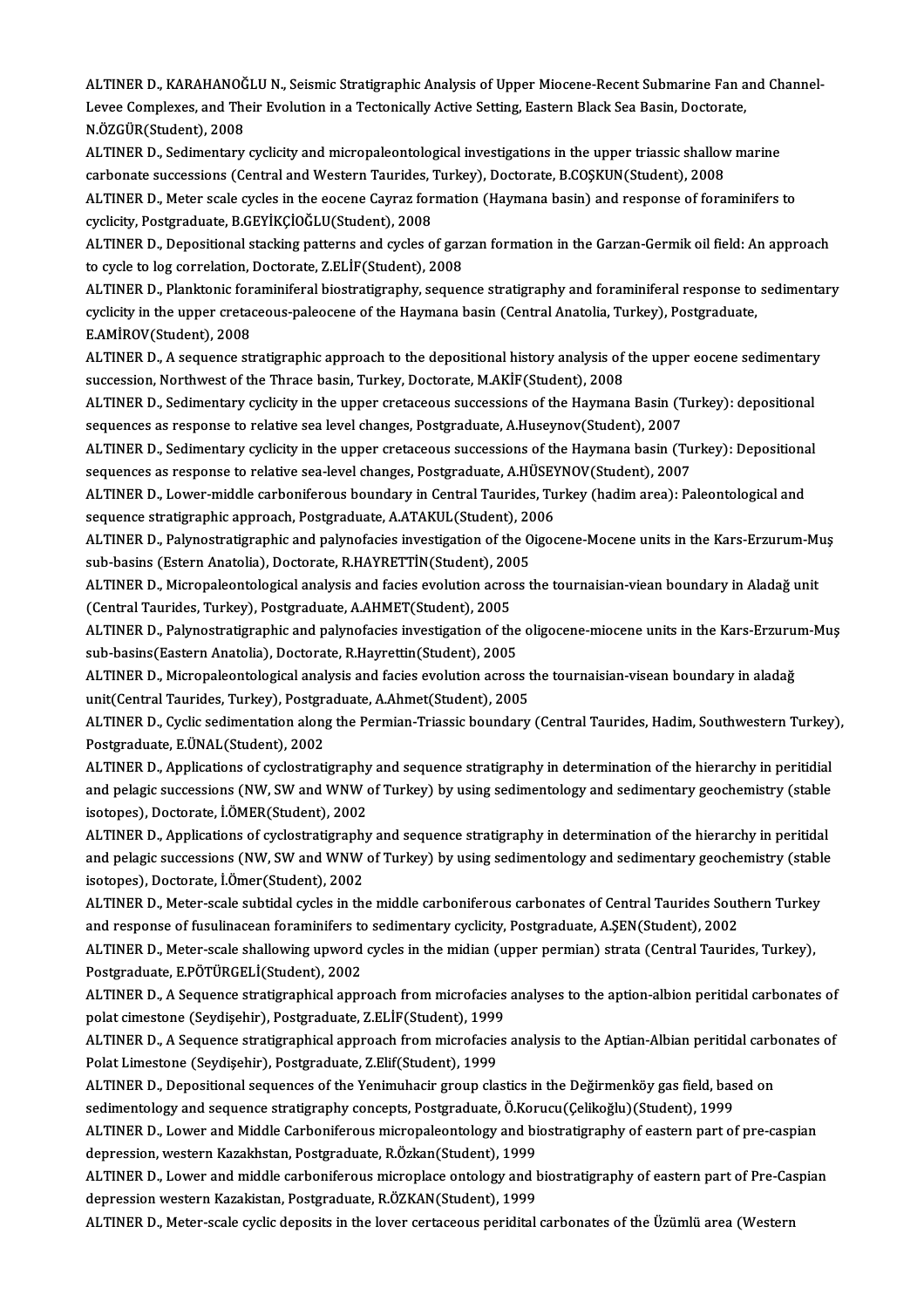Taurides, Turkey), Postgraduate, N.AKÇAR(Student), 1998<br>ALTINER D. Moter esale qualis denosits in the lewer enstage

ALTINER D., Meter-scale cyclic deposits in the lower cretaceous peritidal carbonates of the Üzümlü Area (Western<br>Taurides, Turkey), Postgraduate, N.Akcar(Student), 1998 Taurides, Turkey), Postgraduate, N.AKÇAR(Student), 1998<br>ALTINER D., Meter-scale cyclic deposits in the lower creta<br>Taurides, Turkey), Postgraduate, N.Akçar(Student), 1998<br>ALTINER D., Short distance acquence stratisraphic s ALTINER D., Meter-scale cyclic deposits in the lower cretaceous peritidal carbonates of the Üzümlü Area (Western<br>Taurides, Turkey), Postgraduate, N.Akçar(Student), 1998<br>ALTINER D., Short distance sequence stratigraphic cor

Taurides, Turkey), Postgraduate, N.Akçar(Student), 1998<br>ALTINER D., Short distance sequence stratigraphic correlation in a carbonate succ<br>Lake, western Tauridos, Turkey), Postgraduate, M.BAYAZITOĞLU(Student), 1998<br>ALTINER ALTINER D., Short distance sequence stratigraphic correlation in a carbonate succession of Fele area (north of Beyşehir<br>Lake, western Tauridos, Turkey), Postgraduate, M.BAYAZITOĞLU(Student), 1998<br>ALTINER D., Short distance

Lake, western Tauridos, Turkey), Postgraduate, M.BAYAZITOĞLU(Student), 1998<br>ALTINER D., Short distance sequence stratigraphic correlation in a carbonate suc<br>Lake, Western Taurides, Turkey), Postgraduate, M.Bayazıtoğlu(Stud ALTINER D., Short distance sequence stratigraphic correlation in a carbonate succession of Fele area (North o<br>Lake, Western Taurides, Turkey), Postgraduate, M.Bayazıtoğlu(Student), 1998<br>ALTINER D., Sequence stratigraphy an

Cretaceous (Cenomanian) peritidal carbonates of the Fele (Yassibel) area (Central Taurides, Turkey), Postgraduate, Ö.<br>Ö.İsmail(Student), 1997 ALTINER D., Sequence stratigraphy and dasyclad algal taxonomy in the Upper Jurassic (Kimmeridgian)-Upper Cretaceous (Cenomanian) peritidal carbonates of the Fele (Yassıbel) area (Central Taurides, Turkey), Postgra<br>Ö.İsmail(Student), 1997<br>ALTINER D., Sequence stratigraphy and dasyelad algal taxonomy in the upper jurassic (Kimm

(Retaceous cenomanian) peritidal carbonates of the Fele area central taurides, Turkey, Postgraduate, İ.ÖMER(Student),<br>1997 ALTIN<br>(Retad<br>1997<br>ALTIN (Retaceous cenomanian) peritidal carbonates of the Fele area central taurides, Turkey, Postgraduate, İ.ÖMER(S<br>1997<br>ALTINER D., Micropaleontologic data from Damlaağaçderesi Sedimentary Melange in Alacaatlı Region(Ankara):<br>r

1997<br>ALTINER D., Micropaleontologic data from Damlaağaçderesi Sedimentary Melange in Alacaatlı Region(<br>reconstruction of Jurassi-cretaceous sedimentary successions, Postgraduate, S.Berrin(Student), 1995<br>ALTINER D. Micropal ALTINER D., Micropaleontologic data from Damlaağaçderesi Sedimentary Melange in Alacaatlı Region(Ankara):<br>reconstruction of Jurassi-cretaceous sedimentary successions, Postgraduate, S.Berrin(Student), 1995<br>ALTINER D., Micr

reconstruction of Jurassi-cretaceous sedimentary successions, Postgraduate, S.Berrin(Student), 1995<br>ALTINER D., Micropaleontologic data from Damlaağaçderesi sedimentary melange in Alacaatlı region ( *i*<br>reconstruction of J ALTINER D., Micropaleontologic data from Damlaağaçderesi sedimentary melange in Alacaatlı region ( Ankara )<br>reconstruction of Jurassi-cretaceous sedimentary successions, Postgraduate, S.BERRİN(Student), 1995<br>ALTINER D., An

reconstruction of Jurassi-cretaceous sedimentary successions, Postgraduate, S.BERRİN(Student<br>ALTINER D., An attempt to reconstruct the jurassic-cretaceous successions of the Damlaağaçden<br>Melange: Stratigraphic and micropal ALTINER D., An attempt to reconstruct the jurassic-cretaceous successions of the Damlaağaçderesi Sedimentary<br>Melange: Stratigraphic and micropaleontologic analyses, Postgraduate, A.Figen(Student), 1994<br>ALTINER D., An Attem

Melange: Stratigraphic and micropaleontologic analyses, Postgraduate, A.Figen(Student), 1994<br>ALTINER D., An Attempt to reconstruct the jurassic-cretaceous successions of the Damlaağaç De<br>malange: Stratigraphic and micropal ALTINER D., An Attempt to reconstruct the jurassic-cretaceous successions of the Damlaağaç Deresi sedimantary<br>malange: Stratigraphic and micropaleontologic analyses, Postgraduate, A.FİGEN(Student), 1994<br>ALTINER D., Stratig

malange: Stratigraphic and micropaleontologic analyses, Postgraduate, A.FİGEN(Student), 1994<br>ALTINER D., Stratigraphy and foraminiferal micropaleontology of the upper cretaceous sedimentary succession i<br>Kahta (Adıyaman) re ALTINER D., Stratigraphy and foraminiferal micropaleontology of the upper cretaceous sedimentary succession in ne<br>Kahta (Adıyaman) region : A Biometric approach to orbitoidal foraminifera, Doctorate, E.ÖZCAN(Student), 1994

Kahta (Adıyaman) region : A Biometric appro<mark>a</mark><br>ALTINER D., Miocene (aquitanian-langhian) fo<br>Anatolia), Postgraduate, S.Erk(Student), 1994<br>ALTINER D. Miosene formaniforal tavonomu a ALTINER D., Miocene (aquitanian-langhian) formaniferal taxonomy and biostratigraphy in the Western Taurides.(SW<br>Anatolia), Postgraduate, S.Erk(Student), 1994<br>ALTINER D., Miocene formaniferal taxonomy and biostratigraphy in

Anato<br>ALTIN<br>1994<br>ALTIN ALTINER D., Miocene formaniferal taxonomy and biostratigraphy in the western taurides, Postgraduate, S.ERK(Stud<br>1994<br>ALTINER D., Late companian-early paleocene planktic foraminiferal taxonomy and biostratigraphy in the Adı

1994<br>ALTINER D., Late companian-early paleocene planktic foramir<br>region (SE Anatolia), Postgraduate, H.YAKAR(Student), 1993<br>ALTINER D. Late companien early paleocene planktic foramir ALTINER D., Late companian-early paleocene planktic foraminiferal taxonomy and biostratigraphy in the Adıyaman<br>region (SE Anatolia), Postgraduate, H.YAKAR(Student), 1993<br>ALTINER D., Late campanian-early paleocene planktic

region (SE Anatolia), Postgraduate, H.YAKAR(Student), 1993<br>ALTINER D., Late campanian-early paleocene planktic foraminiferal taxonomy and biostratigraphy in the Adıyaman<br>region(Se Anatolia)., Postgraduate, H.Yakar(Student) ALTINER D., Late campanian-early paleocene planktic foraminiferal taxonomy and biostratigraphy in the Adıyaman<br>region(Se Anatolia)., Postgraduate, H.Yakar(Student), 1993<br>ALTINER D., Paleocene planktonic foraminiferal taxon

region(Se Anatolia)., Postgraduate, H.Yakar(Stude<br>ALTINER D., Paleocene planktonic foraminiferal ta<br>Postgraduate, A.GÜRGEY(TEKİN)(Student), 1991<br>ALTINER D., Stratigraphic and migrapolaantelagie ALTINER D., Paleocene planktonic foraminiferal taxonomy and biostratigraphy in the Adıyaman region (SE Anatolia)<br>Postgraduate, A.GÜRGEY(TEKİN)(Student), 1991<br>ALTINER D., Stratigraphic and micropaleontologic investigation o

Postgraduate, A.GÜRGEY(TEKİN)(Student), 1991<br>ALTINER D., Stratigraphic and micropaleontologic investigation of the Alakır-ı well (Finike), western taurids, Turkey,<br>Postgraduate, E.Özcan(Student), 1986

### Articles Published in Journals That Entered SCI, SSCI and AHCI Indexes

- rticles Published in Journals That Entered SCI, SSCI and AHCI Indexes<br>I. Calibrating the Late Jurassic–Early Cretaceous shallow and deep marine bioevents by quantitative<br>hiostratigraphy: A synthosis from the Pontides Carbo biostrating the Late Jurassic-Early Cretaceous shallow and deep marine bioe<br>biostratigraphy: A synthesis from the Pontides Carbonate Platform (Turkey) biostratigraphy: A synthesis from the Pontides Carbonate Platform (Turkey) ATASOY S. G., ALTINER D., ALTINER S. biostratigraphy: A synthesis from the Pontides Carbonate Platfo:<br>ATASOY S. G. , ALTINER D., ALTINER S.<br>Earth-Science Reviews, vol.231, 2022 (Journal Indexed in SCI Expanded)<br>Duration and Intensity of End Bormian Marine Ane
- ATASOY S. G., ALTINER D., ALTINER S.<br>Earth-Science Reviews, vol.231, 2022 (Journal Indexed in SCI)<br>II. Duration and Intensity of End-Permian Marine Anoxia<br>Bimontel Colvan M. Lau K. V., Mahar K. Mukarii T. Lohrmann Earth-Science Reviews, vol.231, 2022 (Journal Indexed in SCI Expanded)<br>Duration and Intensity of End-Permian Marine Anoxia<br>Pimentel-Galvan M., Lau K. V. , Maher K., Mukerji T., Lehrmann D. J. , ALTINER D., Payne J. L.<br>CEOC Duration and Intensity of End-Permian Marine Anoxia<br>Pimentel-Galvan M., Lau K. V. , Maher K., Mukerji T., Lehrmann D. J. , ALTINER D., Payne J<br>GEOCHEMISTRY GEOPHYSICS GEOSYSTEMS, vol.23, no.1, 2022 (Journal Indexed in SCI) Pimentel-Galvan M., Lau K. V., Maher K., Mukerji T., Lehrmann D. J., ALTINER D., Payne J. L.<br>GEOCHEMISTRY GEOPHYSICS GEOSYSTEMS, vol.23, no.1, 2022 (Journal Indexed in SCI)<br>III. Implications of giant ooids for the carbonat
- GEOCHEMISTRY GEOPHYSICS GEOSYSTEMS, vol.23, no.1, 2022 (Journal Indexed in SCI)<br>Implications of giant ooids for the carbonate chemistry of Early Triassic seawater<br>Li X., Trower E. J. , Lehrmann D. J. , Minzoni M., Kelley B Implications of giant ooids for the carbonate chemistry of<br>Li X., Trower E. J. , Lehrmann D. J. , Minzoni M., Kelley B. M. , Schaal<br>GEOLOGY, vol.49, no.2, pp.156-161, 2021 (Journal Indexed in SCI)<br>PAXNITA PERMOTAURICA N. C Li X., Trower E. J. , Lehrmann D. J. , Minzoni M., Kelley B. M. , Schaal E. K. , ALTINER D., Yu M., Payne J. L.<br>GEOLOGY, vol.49, no.2, pp.156-161, 2021 (Journal Indexed in SCI)<br>IV. PAYNITA PERMOTAURICA N. GEN., N. SP., AND
- GEOLOGY, vol.49, no.2, pp.156-161, 2021 (Journal Indexed in SCI)<br>PAYNITA PERMOTAURICA N. GEN., N. SP., AND THE OTHER DAGMARITIN FORAMINIFERA FR(<br>CHANGHSINGIAN (PERMIAN) OF SOUTHERN TURKEY: REVIEW OF DAGMARITIN PHYLOGENY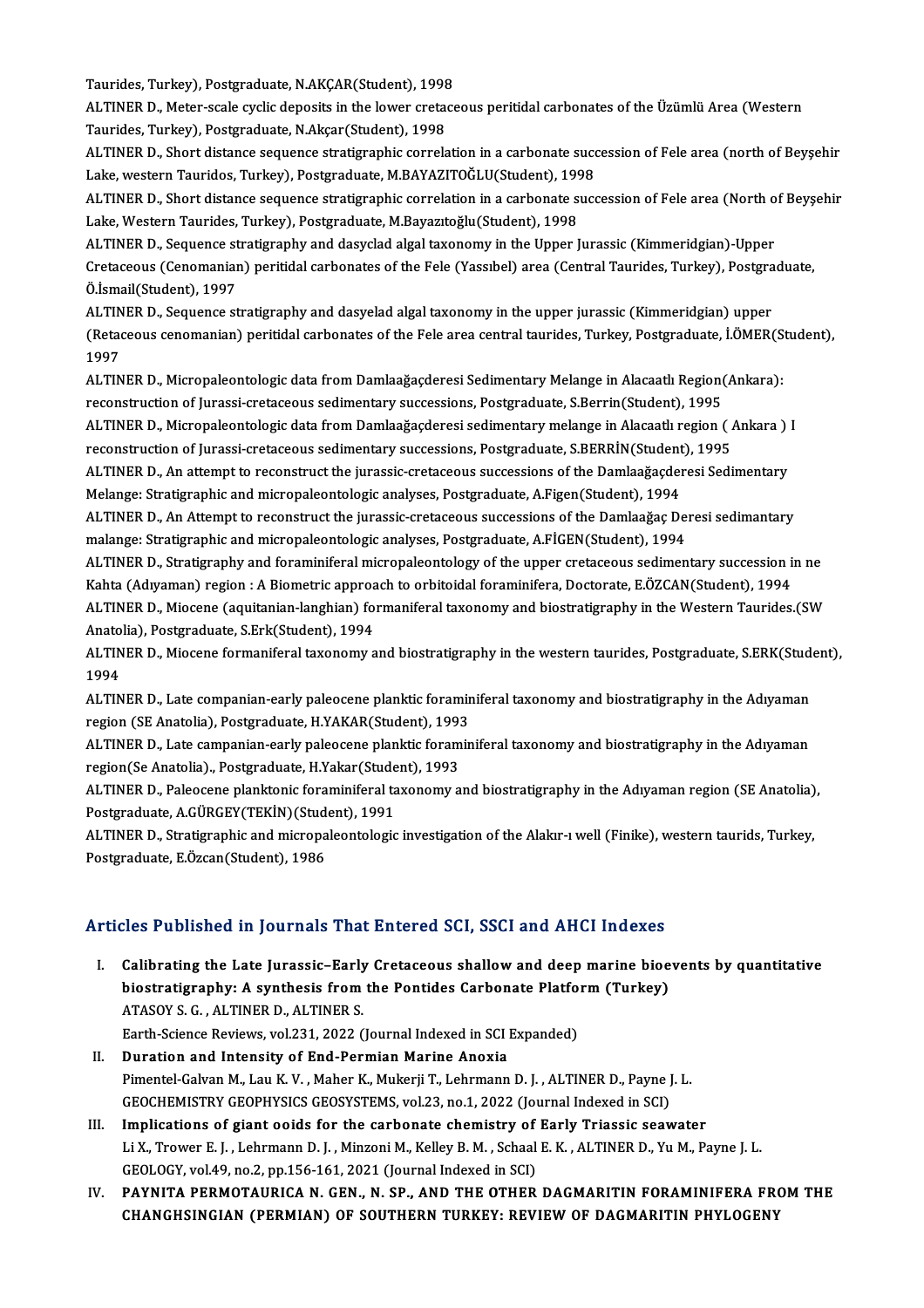ALTINER D., ALTINER S., ATASOY S. G., Sahin N.

ALTINER D., ALTINER S., ATASOY S. G. , Sahin N.<br>JOURNAL OF FORAMINIFERAL RESEARCH, vol.51, no.1, pp.14-31, 2021 (Journal Indexed in SCI)<br>Controls on sarbonate platform arabitecture and neef resevery agness the Palaeoreis

- ALTINER D., ALTINER S., ATASOY S. G. , Sahin N.<br>JOURNAL OF FORAMINIFERAL RESEARCH, vol.51, no.1, pp.14-31, 2021 (Journal Indexed in SCI)<br>V. Controls on carbonate platform architecture and reef recovery across the Palaeozoi JOURNAL OF FORAMINIFERAL RESEARCH, vol.51, no.1, pp.14-31, 2021 (Journ Controls on carbonate platform architecture and reef recovery acro<br>transition: A high-resolution analysis of the Great Bank of Guizhou<br>Kelley B.M., Joh Controls on carbonate platform architecture and reef recovery across the Palaeozoic to Mesozoic<br>transition: A high-resolution analysis of the Great Bank of Guizhou<br>Kelley B. M. , Lehrmann D. J. , Yu M., Jost A. B. , Meyer transition: A high-resolution analysis of the Great Bank of Guizhou<br>Kelley B. M. , Lehrmann D. J. , Yu M., Jost A. B. , Meyer K. M. , Lau K., Altiner D., Li X., Minzoni M., Schaal E. K. , et al.<br>SEDIMENTOLOGY, vol.67, pp.3 Kelley B. M. , Lehrmann D. J. , Yu M., Jost A. B. , Meyer K. M. , Lau K., Altiner D., Li X., Minzoni M., Schaal E. K.<br>SEDIMENTOLOGY, vol.67, pp.3119-3151, 2020 (Journal Indexed in SCI)<br>VI. Timing of depositional regime cha
- SEDIMENTOLOGY, vol.67, pp.3119-3151, 2020 (Journing of depositional regime changes durinentides (Ankara, Central Anatolia, Turkey) Timing of depositional regime chang<br>Pontides (Ankara, Central Anatolia, 1<br>Sariaslan N., Ozkan-Altiner S., ALTINER D.<br>CPETACEOUS PESEARCH vol 112, 2020 (1 Pontides (Ankara, Central Anatolia, Turkey)<br>Sariaslan N., Ozkan-Altiner S., ALTINER D.<br>CRETACEOUS RESEARCH, vol.112, 2020 (Journal Indexed in SCI)<br>Testing of Bormian – Lower Triassic stratigraphic data in Sariaslan N., Ozkan-Altiner S., ALTINER D.<br>CRETACEOUS RESEARCH, vol.112, 2020 (Journal Indexed in SCI)<br>VII. Testing of Permian - Lower Triassic stratigraphic data in a half-graben/tilt-block system: evidence<br>for the in
- CRETACEOUS RESEARCH, vol.112, 2020 (Journal Inc<br>Testing of Permian Lower Triassic stratigrap<br>for the initial rifting phase in Antalya Nappes<br>Sebin N. ALTINER D **Testing of Permian<br>for the initial riftin<br>Sahin N., ALTINER D.<br>CANADIAN JOUPMAL** for the initial rifting phase in Antalya Nappes<br>Sahin N., ALTINER D.<br>CANADIAN JOURNAL OF EARTH SCIENCES, vol.56, no.11, pp.1262-1283, 2019 (Journal Indexed in SCI)<br>The Cratageous Mardin Croup sarbonates in southeast Turkey Sahin N., ALTINER D.<br>CANADIAN JOURNAL OF EARTH SCIENCES, vol.56, no.11, pp.1262-1283, 2019 (Journal Indexed in SCI)<br>VIII. The Cretaceous Mardin Group carbonates in southeast Turkey: Lithostratigraphy, foraminiferal<br>his
- CANADIAN JOURNAL OF EARTH SCIENCES, vol.56, no.11, pp.1262-1283, 201<br>The Cretaceous Mardin Group carbonates in southeast Turkey: Litl<br>biostratigraphy, microfacies and sequence stratigraphic evolution<br>Orkan B. ALTINER D The Cretaceous Ma<br>biostratigraphy, mi<br>Ozkan R., ALTINER D.<br>CRETACEOUS BESEAR biostratigraphy, microfacies and sequence stratigraphic evolution<br>Ozkan R., ALTINER D.<br>CRETACEOUS RESEARCH, vol.98, pp.153-178, 2019 (Journal Indexed in SCI)

- Ozkan R., ALTINER D.<br>CRETACEOUS RESEARCH, vol.98, pp.153-178, 2019 (Journal Indexed in SCI)<br>IX. Major Late Cretaceous Mass Flows in Central Turkey Recording the Disruption of the Mesozoic<br>Continental Mergin CRETACEOUS RESEAR<br>Major Late Cretaced<br>Continental Margin<br>Olay A ALTINER D. K Major Late Cretaceous Mass Flows in C<br>Continental Margin<br>Okay A., ALTINER D., Kylander-Clark A. R. C.<br>TECTONICS Vel 39, no 3, np 960,999,2019 (
	- Continental Margin<br>Okay A., ALTINER D., Kylander-Clark A. R. C.<br>TECTONICS, vol.38, no.3, pp.960-989, 2019 (Journal Indexed in SCI)
- Okay A., ALTINER D., Kylander-Clark A. R. C.<br>TECTONICS, vol.38, no.3, pp.960-989, 2019 (Journal Indexed in SCI)<br>X. Palinspastic Reconstruction Versus Cross-Section Balancing: How Complete Is the Central Taurides<br>Fold Thrus TECTONICS, vol.38, no.3, pp.96<br>Palinspastic Reconstruction<br>Fold-Thrust Belt (Turkey)?<br>Me<sup>phoo B.L.</sup> van Hinsbergen D Palinspastic Reconstruction Versus Cross-Section Bala<br>Fold-Thrust Belt (Turkey)?<br>McPhee P. J. , van Hinsbergen D. J. J. , Maffione M., ALTINER D.<br>TECTONICS vol 27, no 11, np 1295-4210-2018 (Journal Indov Fold-Thrust Belt (Turkey)?<br>McPhee P. J. , van Hinsbergen D. J. J. , Maffione M., ALTINER D.<br>TECTONICS, vol.37, no.11, pp.4285-4310, 2018 (Journal Indexed in SCI)<br>First Pelansed Cross Sestion Asrass the Tourides Fold Thrust

- McPhee P. J. , van Hinsbergen D. J. J. , Maffione M., ALTINER D.<br>TECTONICS, vol.37, no.11, pp.4285-4310, 2018 (Journal Indexed in SCI)<br>XI. First Balanced Cross Section Across the Taurides Fold-Thrust Belt: Geological Const TECTONICS, vol.37, no.11, pp.4285-4310, 2018 (Journal Indexed in S<br>First Balanced Cross Section Across the Taurides Fold-Thrus<br>Subduction History of the Antalya Slab in Southern Anatolia<br>Me<sup>phoc B J Al TINEB D, von Hinchor</sup> McPhee P. J., ALTINER D., van Hinsbergen D. J. J. TECTONICS, vol.37, no.10, pp.3738-3759, 2018 (Journal Indexed in SCI)
- XII. Global perturbation of the marine calcium cycle during the Permian-Triassic transition TECTONICS, vol.37, no.10, pp.3738-3759, 2018 (Journal Indexed in SCI)<br>Global perturbation of the marine calcium cycle during the Permian-Triassic transition<br>Silva-Tamayo J. C. , Lau K., Jost A. B. , Payne J. L. , Wignall P Global pertur<br>Silva-Tamayo J.<br>Maher K., et al.<br>CEOLOCICAL S Silva-Tamayo J. C. , Lau K., Jost A. B. , Payne J. L. , Wignall P. B. , Newton R. J. , Eisenhauer A., Depaolo D.<br>Maher K., et al.<br>GEOLOGICAL SOCIETY OF AMERICA BULLETIN, vol.130, pp.1323-1338, 2018 (Journal Indexed in SCI)

Maher K., et al.<br>GEOLOGICAL SOCIETY OF AMERICA BULLETIN, vol.130, pp.1323-1338, 2018 (Journal Indexed in SCI)<br>XIII. Dinoflagellate cyst biostratigraphy of Miocene strata in the Adana Basin, Eastern Mediterranean,<br>Turke GEOLOGICAL SOCIETY OF AMERICA BULLETIN, vol.130, pp.1323-1338, 2018 (Journal Indexed in SCI)<br>Dinoflagellate cyst biostratigraphy of Miocene strata in the Adana Basin, Eastern Mediteri<br>Turkey<br>Turkecan A. T., Munsterman D., Dinoflagellate cyst biostratigraphy of Miocene strata in the Adana B<br>Turkey<br>Turkecan A.T., Munsterman D., Isik U., ALTINER D., Pinar M., Cevik T., Alay Z.<br>BAJ YNOLOCY, VR142, no 4, np 516, 529, 2019 (Journal Indoved in SCI

Turkey<br>Turkecan A. T. , Munsterman D., Isik U., ALTINER D., Pinar M., Cevik T., *f*<br>PALYNOLOGY, vol.42, no.4, pp.516-539, 2018 (Journal Indexed in SCI)<br>The influence of sequator carbonate chemistry, mineralegy, ex

XIV. The influence of seawater carbonate chemistry, mineralogy, and diagenesis on calcium isotope<br>variations in Lower-Middle Triassic carbonate rocks PALYNOLOGY, vol.42, no.4, pp.516-539, 2018 (Journal Index<br>The influence of seawater carbonate chemistry, mine<br>variations in Lower-Middle Triassic carbonate rocks<br>Law K.V., Mabar K. Brown S.T., Lost A. B., ALTINER D. DoE The influence of seawater carbonate chemistry, mineralogy, and diagenesis on calcium isotope<br>variations in Lower-Middle Triassic carbonate rocks<br>Lau K.V., Maher K., Brown S. T. , Jost A. B. , ALTINER D., DePaolo D. J. , Ei **variations in Marka**<br>Lau K. V. , Mahe<br>Paytan A., et al.<br>CHEMICAL CEC Lau K. V. , Maher K., Brown S. T. , Jost A. B. , ALTINER D., DePaolo D. J. , I<br>Paytan A., et al.<br>CHEMICAL GEOLOGY, vol.471, pp.13-37, 2017 (Journal Indexed in SCI)<br>THE REPMIAN FORAMINIEERAL FAMILY RSEUDOVIDALINIDAE Paytan A., et al.<br>CHEMICAL GEOLOGY, vol.471, pp.13-37, 2017 (Journal Indexed in SCI)<br>XV. THE PERMIAN FORAMINIFERAL FAMILY PSEUDOVIDALINIDAE AND THE GENUS ALTINERIA EMEND.<br>UEREIN

# CHEMICA<br>THE PER<br>HEREIN<br>Vechard I THE PERMIAN FORAMINIFERAL FAMILY<br>HEREIN<br>Vachard D., Rettori R., ALTINER D., Gennari V.<br>JOUPMAL OF FORAMINIEERAL RESEARCH .vo HEREIN<br>Vachard D., Rettori R., ALTINER D., Gennari V.<br>JOURNAL OF FORAMINIFERAL RESEARCH, vol.47, no.3, pp.279-283, 2017 (Journal Indexed in SCI)<br>Carbonata aadimentation in an autonaional active mangin: Crotagoous bistory o

# Vachard D., Rettori R., ALTINER D., Gennari V.<br>JOURNAL OF FORAMINIFERAL RESEARCH, vol.47, no.3, pp.279-283, 2017 (Journal Indexed in SCI)<br>XVI. Carbonate sedimentation in an extensional active margin: Cretaceous history JOURNAL<br>Carbonat<br>Pontides<br>Olou A Al Carbonate sedime<br>Pontides<br>Okay A., ALTINER D.<br>INTERNATIONAL JOI

Pontides<br>Okay A., ALTINER D.<br>INTERNATIONAL JOURNAL OF EARTH SCIENCES, vol.105, no.7, pp.2013-2030, 2016 (Journal Indexed in SCI)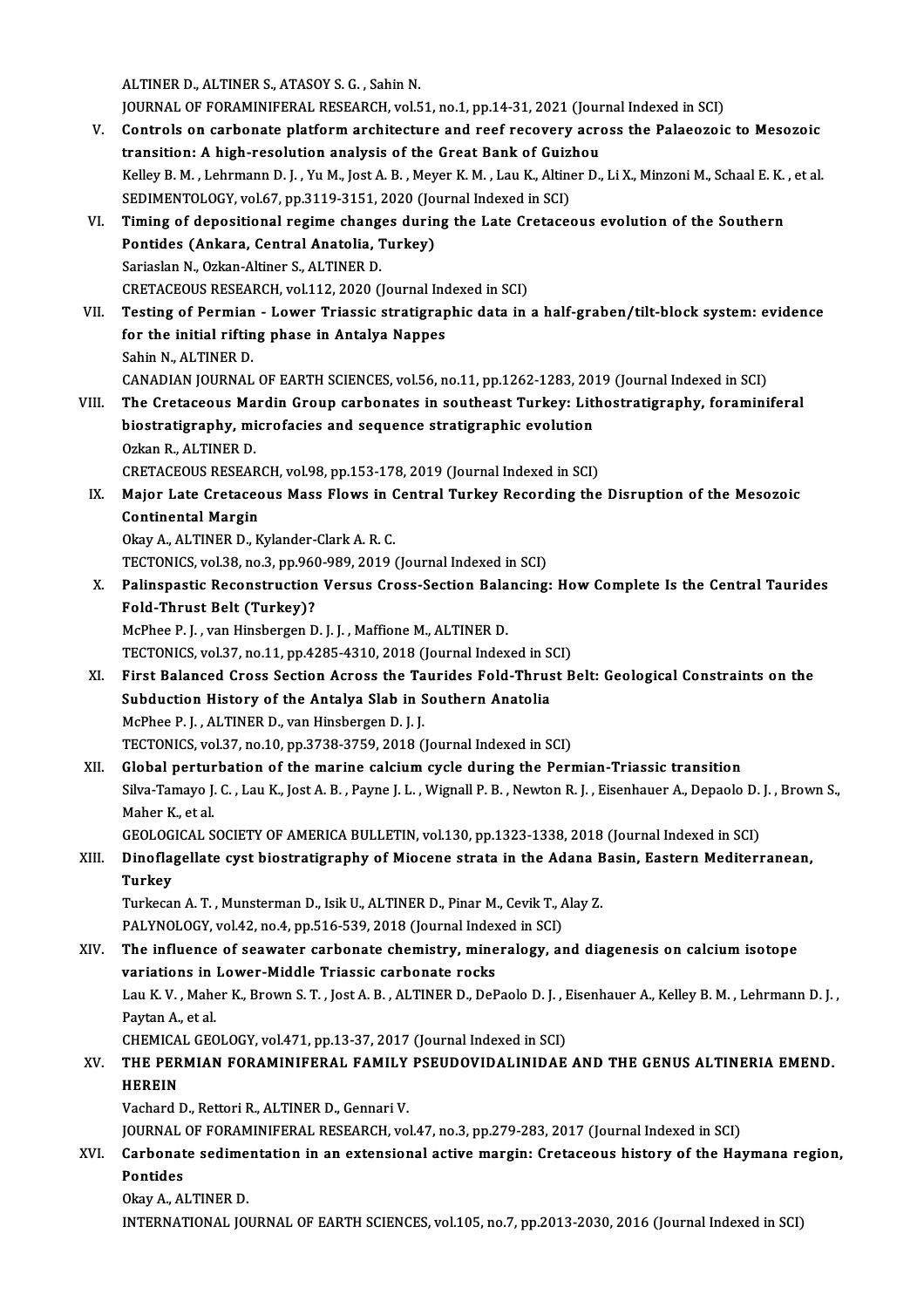- XVII. Upper Jurassic-Lower Cretaceous depositional environments and evolution of the Bilecik (Sakarya<br>Zone) and Teuride carbonate platforms. Turkey Upper Jurassic-Lower Cretaceous depositional e<br>Zone) and Tauride carbonate platforms, Turkey<br>YU MAZ LÖ - ALTINER D- OCAKOČLU E Upper Jurassic-Lower Cretaceous d<br>Zone) and Tauride carbonate platfo<br>YILMAZ İ. Ö. , ALTINER D., OCAKOĞLU F.<br>PALAEOGEOCRAPHY PALAEOGLIMATOL Zone) and Tauride carbonate platforms, Turkey<br>YILMAZ İ. Ö. , ALTINER D., OCAKOĞLU F.<br>PALAEOGEOGRAPHY PALAEOCLIMATOLOGY PALAEOECOLOGY, vol.449, pp.321-340, 2016 (Journal Indexed in<br>SCI) YILMAZ İ. Ö., ALTINER D., OCAKOĞLU F.
- XVIII. Marine anoxia and delayed Earth system recovery after the end-Permian extinction SCI)<br>Marine anoxia and delayed Earth system recovery after the end-Permian extinction<br>Lau K. V. , Maher K., ALTINER D., Kelley B. M. , Kump L. R. , Lehrmann D. J. , Silva-Tamayo J. C. , Weaver K. L. , Yu M., Marine al<br>Lau K. V. ,<br>Payne J. L.<br>PROCEEDI Lau K. V. , Maher K., ALTINER D., Kelley B. M. , Kump L. R. , Lehrmann D. J. , Silva-Tamayo J. C. , Weaver K. L. , Yu I<br>Payne J. L.<br>PROCEEDINGS OF THE NATIONAL ACADEMY OF SCIENCES OF THE UNITED STATES OF AMERICA, vol.113, Payne J. L.<br>PROCEEDINGS OF THE NATIONAL ACADEMY OF SCIENCES OF THE UNITED STATES OF AMERICA, vol.113, no.9,<br>pp.2360-2365, 2016 (Journal Indexed in SCI)

PROCEEDINGS OF THE NATIONAL ACADEMY OF SCIENCES OF THE UNITED STATES OF AMERICA, vol.113, no<br>pp.2360-2365, 2016 (Journal Indexed in SCI)<br>XIX. Foraminiferal biostratigraphy and glacioeustatic control on cyclic carbonate mic pp.2360-2365, 2016 (Journal Indexed in SCI)<br>Foraminiferal biostratigraphy and glacioeustatic control on cyclic carbonate r<br>Visean-Serpukhovian boundary beds (Aladag Unit, Eastern Taurides, Turkey)<br>Domirel S. ALTINER D Foraminiferal biostr<br>Visean-Serpukhoviar<br>Demirel S., ALTINER D.<br>FACIES vol 62, no 1, 20 Visean-Serpukhovian boundary beds (Aladag Unit, Eastern Taurides, Turkey)<br>Demirel S., ALTINER D.<br>FACIES, vol.62, no.1, 2016 (Journal Indexed in SCI) Demirel S., ALTINER D.<br>FACIES, vol.62, no.1, 2016 (Journal Indexed in SCI)<br>XX. Microencrusters from the Upper Jurassic-Lower Cretaceous Inalti Formation (Central Pontides,<br>Turkey): remarks on the development of reefol/peri

FACIES, vol.62, no.1, 2016 (Journal Indexed in SCI)<br>Microencrusters from the Upper Jurassic-Lower Cretaceous Inalti<br>Turkey): remarks on the development of reefal/peri-reefal facies<br>Kava M. V. ALTINER D Microencrusters from<br>Turkey): remarks on<br>Kaya M.Y., ALTINER D.<br>FACIES vol.61, no.4, 201 Turkey): remarks on the development of reefal/peri-reefal facies<br>Kaya M.Y., ALTINER D.<br>FACIES, vol.61, no.4, 2015 (Journal Indexed in SCI) Kaya M. Y., ALTINER D.<br>FACIES, vol.61, no.4, 2015 (Journal Indexed in SCI)<br>XXI. An integrated biostratigraphy (conodonts and foraminifers) and chronostratigraphy (paleomagnetic<br>reversels magnetic susceptibility element

FACIES, vol.61, no.4, 2015 (Journal Indexed in SCI)<br>An integrated biostratigraphy (conodonts and foraminifers) and chronostratigraphy (paleomagnetic<br>reversals, magnetic susceptibility, elemental chemistry, carbon isotopes An integrated biostratigraphy (conodonts and foraminifers) and chronostratigraph<br>reversals, magnetic susceptibility, elemental chemistry, carbon isotopes and geochr<br>Permian-Upper Triassic strata of Guandao section, Nanpanj reversals, magnetic susceptibility, elemental chemistry, carbon isotopes and geochronology) for the<br>Permian-Upper Triassic strata of Guandao section, Nanpanjiang Basin, south China<br>Lehrmann D. J., Stepchinski L., ALTINER D Ramezani J., Wang H., et al.

JOURNAL OF ASIAN EARTH SCIENCES, vol.108, pp.117-135, 2015 (Journal Indexed in SCI)

- XXII. PLANKTONIC FORAMINIFERAL BIOSTRATIGRAPHY, MICROFACIES ANALYSIS, SEQUENCE JOURNAL OF ASIAN EARTH SCIENCES, vol.108, pp.117-135, 2015 (Journal Indexed in SCI)<br>PLANKTONIC FORAMINIFERAL BIOSTRATIGRAPHY, MICROFACIES ANALYSIS, SEQUENCE<br>STRATIGRAPHY, AND SEA-LEVEL CHANGES ACROSS THE CRETACEOUS-PALEOGE PLANKTONIC FORAMINIFERAL BIOSTRATIGRAPHY, M<br>STRATIGRAPHY, AND SEA-LEVEL CHANGES ACROSS T<br>THE HAYMANA BASIN, CENTRAL ANATOLIA, TURKEY<br>Femeray Seplet S. Orkan Altiner S. Altner D. Miller K. C STRATIGRAPHY, AND SEA-LEVEL CHANGES ACROS<br>THE HAYMANA BASIN, CENTRAL ANATOLIA, TURK<br>Esmeray-Senlet S., Ozkan-Altiner S., Altıner D., Miller K. G.<br>JOUPMAL OF SEDIMENTARY RESEARCH .val 95. pp.490.5 THE HAYMANA BASIN, CENTRAL ANATOLIA, TURKEY<br>Esmeray-Senlet S., Ozkan-Altiner S., Altıner D., Miller K. G.<br>JOURNAL OF SEDIMENTARY RESEARCH, vol.85, pp.489-508, 2015 (Journal Indexed in SCI)<br>Triassia limestana, turbiditas an
- Esmeray-Senlet S., Ozkan-Altiner S., Altiner D., Miller K. G.<br>JOURNAL OF SEDIMENTARY RESEARCH, vol.85, pp.489-508, 2015 (Journal Indexed in SCI)<br>XXIII. Triassic limestone, turbidites and serpentinite-the Cimmeride orog **JOURNAL OF SEDIMENTARY RES<br>Triassic limestone, turbidites<br>Okay A., ALTINER D., KILIÇ A. M.<br>CEOLOCICAL MACAZINE vol.15:** Triassic limestone, turbidites and serpentinite-the Cimmeride orogeny in<br>Okay A., ALTINER D., KILIÇ A. M.<br>GEOLOGICAL MAGAZINE, vol.152, no.3, pp.460-479, 2015 (Journal Indexed in SCI)<br>Eonaminifonal biogtratismanky and sequ

- XXIV. Foraminiferal biostratigraphy and sequence stratigraphy of peritidal carbonates at the Triassic-GEOLOGICAL MAGAZINE, vol.152, no.3, pp.460-479, 2015 (Journal I<br>Foraminiferal biostratigraphy and sequence stratigraphy of<br>Jurassic boundary (Karaburun Peninsula, Western Turkey)<br>Turabovh: P.C., ALTINER D. İSİNTEK İ. Domin Tunaboylu B.C., ALTINER D., İŞİNTEK İ., Demirci D. Jurassic boundary (Karaburun Peninsula, Western Turkey)<br>Tunaboylu B.C., ALTINER D., İŞİNTEK İ., Demirci D.<br>JOURNAL OF ASIAN EARTH SCIENCES, vol.90, pp.61-76, 2014 (Journal Indexed in SCI)<br>Constraining the sause of the and Tunaboylu B. C. , ALTINER D., İŞİNTEK İ., Demirci D.<br>JOURNAL OF ASIAN EARTH SCIENCES, vol.90, pp.61-76, 2014 (Journal Indexed in SCI)<br>XXV. Constraining the cause of the end-Guadalupian extinction with coupled records o
- JOURNAL OF ASIAN<br>Constraining the<br>calcium isotopes<br>Jost A. B. Mundil B Constraining the cause of the end-Guadalupian extinction with coupled rec<br>calcium isotopes<br>Jost A. B. , Mundil R., He B., Brown S. T. , ALTINER D., Sun Y., DePaolo D. J. , Payne J. L.<br>FARTH AND BLANETARY SCIENCE LETTERS, v calcium isotopes<br>Jost A. B. , Mundil R., He B., Brown S. T. , ALTINER D., Sun Y., DePaolo D. J. , Payne J. L.<br>EARTH AND PLANETARY SCIENCE LETTERS, vol.396, pp.201-212, 2014 (Journal Indexed in SCI)

Jost A. B. , Mundil R., He B., Brown S. T. , ALTINER D., Sun Y., DePaolo D. J. , Payne J. L.<br>EARTH AND PLANETARY SCIENCE LETTERS, vol.396, pp.201-212, 2014 (Journal Indexed in SCI)<br>XXVI. Terebella lapilloides Munster, 1833 EARTH AND PLANETARY SCIENCE LETTERS, vol.396, pp.201-212, 2014 (Journal Indexed in SCI)<br>Terebella lapilloides Munster, 1833 from the Upper Jurassic-Lower Cretaceous Inalti carbonat<br>northern Turkey: its taxonomic position a Terebella lapilloides<br>northern Turkey: its<br>Kaya M.Y., ALTINER D.<br>TURKISH JOURNAL OF L northern Turkey: its taxonomic position and paleoenvironmental-paleoecological sign<br>Kaya M. Y., ALTINER D.<br>TURKISH JOURNAL OF EARTH SCIENCES, vol.23, no.2, pp.166-183, 2014 (Journal Indexed in SCI)<br>Farly Cratagoous sedimen

Kaya M. Y. , ALTINER D.<br>TURKISH JOURNAL OF EARTH SCIENCES, vol.23, no.2, pp.166-183, 2014 (Journal Indexed in SCI)<br>XXVII. Early Cretaceous sedimentation and orogeny on the active margin of Eurasia: Southern Central<br>Ren TURKISH JOURNAL OF EARTH SCIENCES, vol.23, no.2, pp.166-183, 2014 (Journal Indexed in SCI)<br>Early Cretaceous sedimentation and orogeny on the active margin of Eurasia: Southe<br>Pontides, Turkey Early Cretaceous sedimentation and orogeny on the active margin of Euras<br>Pontides, Turkey<br>Okay A., Sunal G., Sherlock S., ALTINER D., Tuysuz O., Kylander-Clark A. R. C. , Aygel M.<br>TECTONICS vol 32, no 5, np 1247-1271-2013

Okay A., Sunal G., Sherlock S., ALTINER D., Tuysuz O., Kylander-Clark A. R. C., Aygel M. Okay A., Sunal G., Sherlock S., ALTINER D., Tuysuz O., Kylander-Clark A. R. C. , Aygel M.<br>TECTONICS, vol.32, no.5, pp.1247-1271, 2013 (Journal Indexed in SCI)<br>XXVIII. Analysis of Plio-Quaternary deep marine systems and the

TECTONICS, vol.32, no.5, pp.1247-1271, 2013 (Journal Indexed in SCI)<br>Analysis of Plio-Quaternary deep marine systems and their evergime, Eastern Black Sea Basin<br>Sipahioglu N. O., KARAHANOĞLU N., ALTINER D. Analysis of Plio-Quaternary deep marine sy<br>regime, Eastern Black Sea Basin<br>Sipahioglu N. O. , KARAHANOĞLU N., ALTINER D.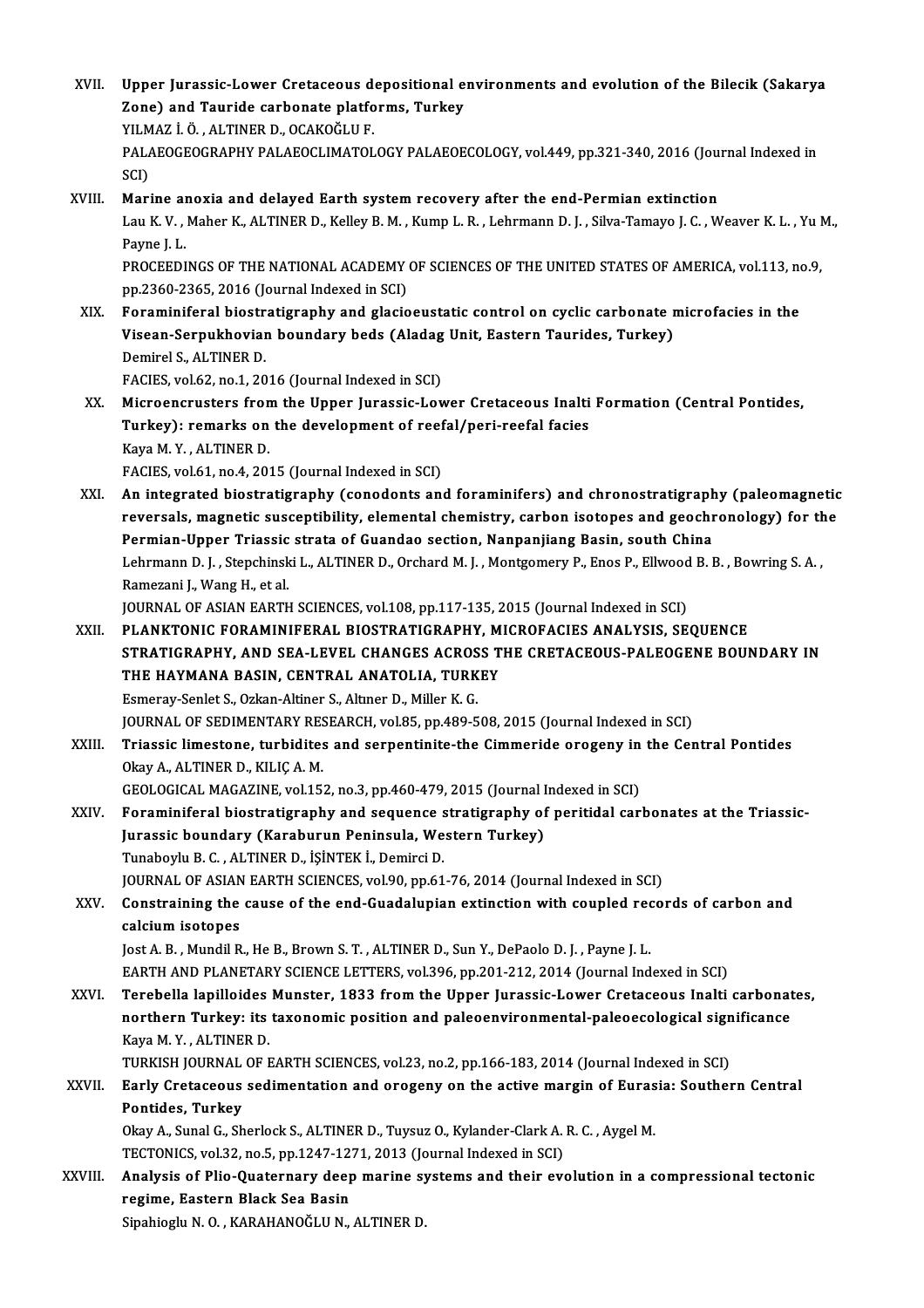MARINE AND PETROLEUM GEOLOGY, vol.43, pp.187-207, 2013 (Journal Indexed in SCI)<br>The first researd of the "Mid Perremian" Oseanis Anexis Event and the Late He

- MARINE AND PETROLEUM GEOLOGY, vol.43, pp.187-207, 2013 (Journal Indexed in SCI)<br>XXIX. The first record of the "Mid-Barremian" Oceanic Anoxic Event and the Late Hauterivian platform MARINE AND PETROLEUM GEOLOGY, vol.43, pp.187-207, 2013 (Journal I<br>The first record of the "Mid-Barremian" Oceanic Anoxic Event an<br>drowning of the Bilecik platform, Sakarya Zone, western Turkey<br>VU MAZ LÖ - ALTINER D. TEVIN The first record of the "Mid-Barremian" Oceani<br>drowning of the Bilecik platform, Sakarya Zone<br>YILMAZ İ. Ö. , ALTINER D., TEKİN U.K. , OCAKOĞLU F.<br>CRETACEOUS RESEARCH val 29. np.16.20.2012 (Jeu drowning of the Bilecik platform, Sakarya Zone, western Turkey<br>YILMAZ İ. Ö., ALTINER D., TEKİN U. K., OCAKOĞLU F.<br>CRETACEOUS RESEARCH, vol.38, pp.16-39, 2012 (Journal Indexed in SCI) YILMAZ İ. Ö. , ALTINER D., TEKİN U. K. , OCAKOĞLU F.<br>CRETACEOUS RESEARCH, vol.38, pp.16-39, 2012 (Journal Indexed in SCI)<br>XXX. An olistostrome-melange belt formed along a suture: Bornova Flysch zone, western Turkey<br>Ola
- Okay A., İşintek İ., Altıner D., Altıner S., Okay N.<br>TECTONOPHYSICS, vol.568, pp.282-295, 2012 (Journal Indexed in SCI) An olistostrome-melange belt formed along a suture: Bornova<br>Okay A., İşintek İ., Altıner D., Altıner S., Okay N.<br>TECTONOPHYSICS, vol.568, pp.282-295, 2012 (Journal Indexed in SCI)<br>Within, and among genus components of sigo

XXXI. Within- and among-genus components of size evolution during mass extinction, recovery, and TECTONOPHYSICS, vol.568, pp.282-295, 2012 (Journal Indexed in SCI)<br>Within- and among-genus components of size evolution during mass extinction, recove:<br>background intervals: a case study of Late Permian through Late Triass Within- and among-genus components of<br>background intervals: a case study of Lat<br>Rego B.L., Wang S.C., ALTINER D., Payne J. L.<br>PALEOPIOLOCY vol 39 no 4 nn 627 643 2013 background intervals: a case study of Late Permian through Lat<br>Rego B. L. , Wang S. C. , ALTINER D., Payne J. L.<br>PALEOBIOLOGY, vol.38, no.4, pp.627-643, 2012 (Journal Indexed in SCI)<br>Discovery of Middle Permian volcanism i Rego B. L. , Wang S. C. , ALTINER D., Payne J. L.<br>PALEOBIOLOGY, vol.38, no.4, pp.627-643, 2012 (Journal Indexed in SCI)<br>XXXII. Discovery of Middle Permian volcanism in the Antalya Nappes, southern Turkey: tectonic

PALEOBIOLOGY, vol.38, no.4, pp.627<br>Discovery of Middle Permian vol<br>significance and global meaning<br>Sohin N. ALTINER D. Freengiz M. B Discovery of Middle Permian vo<br>significance and global meaning<br>Sahin N., ALTINER D., Ercengiz M. B.<br>CEODINAMICA ACTA vol.25, np.296 significance and global meaning<br>Sahin N., ALTINER D., Ercengiz M. B.<br>GEODINAMICA ACTA, vol.25, pp.286-304, 2012 (Journal Indexed in SCI)<br>CONODONT DISTRIPUTION ACROSS THE MID CARRONIEEROUS E Sahin N., ALTINER D., Ercengiz M. B.<br>GEODINAMICA ACTA, vol.25, pp.286-304, 2012 (Journal Indexed in SCI)<br>XXXIII. CONODONT DISTRIBUTION ACROSS THE MID-CARBONIFEROUS BOUNDARY IN THE CENTRAL<br>TAUPIDES TURKEY

GEODINAMICA ACTA, V<br>**CONODONT DISTRIB<br>TAURIDES, TURKEY** CONODONT DISTRIBUTION ACROS<br>TAURIDES, TURKEY<br>Atakul-Ozdemir A., Altıner D., Altıner S.<br>BIVISTA ITALIANA DI BALEONTOLOCI TAURIDES, TURKEY<br>Atakul-Ozdemir A., Altıner D., Altıner S.<br>RIVISTA ITALIANA DI PALEONTOLOGIA E STRATIGRAFIA, vol.118, pp.213-222, 2012 (Journal Indexed in SCI)<br>CARITANIAN (MIDDLE RERMIAN) MASS EXTINCTION AND RECOVERY IN WE

- Atakul-Ozdemir A., Altıner D., Altıner S.<br>RIVISTA ITALIANA DI PALEONTOLOGIA E STRATIGRAFIA, vol.118, pp.213-222, 2012 (Journal Indexed in S<br>XXXIV. CAPITANIAN (MIDDLE PERMIAN) MASS EXTINCTION AND RECOVERY IN WESTERN TET RIVISTA ITALIANA DI PALEONTOLOGIA E STRATIGRAFIA, vol.118, pp.213-222, 2012 (Journal Index<br>CAPITANIAN (MIDDLE PERMIAN) MASS EXTINCTION AND RECOVERY IN WESTERN TETH<br>FOSSIL, FACIES, AND delta C-13 STUDY FROM HUNGARY AND HYDR CAPITANIAN (MIDDLE PERMIAN) MASS EXTINCTION AND RECOVERY IN WESTERN TETHYS: A<br>FOSSIL, FACIES, AND delta C-13 STUDY FROM HUNGARY AND HYDRA ISLAND (GREECE)<br>Wignall P. B. , Bond D. P. G. , Haas J., Wang W., Jiang H., Lai X., FOSSIL, FACIES, AND delta C-13 STUDY FROM HUN<br>Wignall P. B. , Bond D. P. G. , Haas J., Wang W., Jiang H., Lai<br>PALAIOS, vol.27, pp.78-89, 2012 (Journal Indexed in SCI)<br>Foraminiforal biostratisranhy and sequence stratio Wignall P. B. , Bond D. P. G. , Haas J., Wang W., Jiang H., Lai X., ALTINER D., Vedrine S., Hips K., Zajzon N., et al.<br>PALAIOS, vol.27, pp.78-89, 2012 (Journal Indexed in SCI)<br>XXXV. Foraminiferal biostratigraphy and sequen
- PALAIOS, vol.27, pp.78-89, 2012 (Journal Indexed in SCI)<br>Foraminiferal biostratigraphy and sequence stratig<br>the Central Taurides, Turkey<br>Atakul-Ozdemir A., Altıner D., Ozkan-Altiner S., Yılmaz İ. Ö. Foraminiferal biostratigraphy and sequence stratigraphy across the mid-Carboniferous boundary in

FACIES, vol.57, pp.705-730, 2011 (Journal Indexed in SCI)

Atakul-Ozdemir A., Altıner D., Ozkan-Altiner S., Yılmaz İ. Ö.<br>FACIES, vol.57, pp.705-730, 2011 (Journal Indexed in SCI)<br>XXXVI. Barly and Middle Triassic trends in diversity, evenness, and size of foraminifers on a carbonat FACIES, vol.57, pp.705-730, 2011 (Journal Indexed in SCI)<br>Early and Middle Triassic trends in diversity, evenness, and size of foraminifers on a carbonate<br>platform in south China: implications for tempo and mode of biotic Early and Middle<br>platform in sout<br>mass extinction<br><sup>Dormo L.L.</sup> Summ platform in south China: implications for tempo and mode of biotic r<br>mass extinction<br>Payne J. L. , Summers M., Rego B. L. , ALTINER D., Wei J., Yu M., Lehrmann D. J.<br>PALEOPIOLOCY vol.37, no.3, nn.409,435,3944 (Journal Indo mass extinction<br>Payne J. L. , Summers M., Rego B. L. , ALTINER D., Wei J., Yu M., Lehrmann<br>PALEOBIOLOGY, vol.37, no.3, pp.409-425, 2011 (Journal Indexed in SCI)<br>DISCOVERY OF THE LOWER MURGARIAN (MIDDLE RERMIAN) R.

XXXVII. DISCOVERY OF THE LOWER MURGABIAN (MIDDLE PERMIAN) BASED ON NEOSCHWAGERINIDS AND PALEOBIOLOGY, vol.37, no.3, pp.409-425, 2011 (Journal Indexed in SCI)<br>DISCOVERY OF THE LOWER MURGABIAN (MIDDLE PERMIAN) B<br>VERBEEKINIDS IN THE TAURIDES, SOUTHERN TURKEY<br>Kobavashi F.. ALTINER D. VERBEEKINIDS IN THE TAURIDES, SOUTHERN TURKEY

RIVISTA ITALIANA DI PALEONTOLOGIA E STRATIGRAFIA, vol.117, no.1, pp.39-50, 2011 (Journal Indexed in SCI)

Kobayashi F., ALTINER D.<br>RIVISTA ITALIANA DI PALEONTOLOGIA E STRATIGRAFIA, vol.117, no.1, pp.39-50, 2011 (Journal Indexed in XXXVIII.<br>XXXVIII. Pervasive Palaeogene remagnetization of the central Taurides fold-and-thrust be RIVISTA ITALIANA DI PALEONTOLOGIA E STRATIGRAFIA, vol.117, independent of the central Taurid<br>Turkey) and implications for rotations in the Isparta Angle<br>Mojjers M.J. M., van Hinsbergen D.J.J., Dekkers M.J., Altner D. KA Pervasive Palaeogene remagnetization of the central Taurides fold-and-thrust belt<br>Turkey) and implications for rotations in the Isparta Angle<br>Meijers M. J. M. , van Hinsbergen D. J. J. , Dekkers M. J. , Altıner D., KAYMAKC Turkey) and implications for rotations in the Isparta Angle<br>Meijers M. J. M. , van Hinsbergen D. J. J. , Dekkers M. J. , Altıner D., KAYMAKCI N., Langereis C. G.<br>GEOPHYSICAL JOURNAL INTERNATIONAL, vol.184, no.3, pp.1090-11 Meijers M. J. M. , van Hinsbergen D. J. J. , Dekkers M. J. , Altmer D., KAYMAKCI N., Langereis C. G.<br>GEOPHYSICAL JOURNAL INTERNATIONAL, vol.184, no.3, pp.1090-1112, 2011 (Journal Indexed in SCI)<br>XXXIX. Foraminiferal biostr

# GEOPHYSICAL JOURNAL INTERN<br>Foraminiferal biostratigraph<br>the Central Taurides Turkey Foraminiferal biostratigraphy and seque<br>the Central Taurides Turkey<br>ayşe a., ALTINER D., ALTINER S., YILMAZ İ. Ö.<br>fesies vel 57 nn 705 720 2011 (Journal Inde the Central Taurides Turkey<br>ayşe a., ALTINER D., ALTINER S., YILMAZ İ. Ö.<br>facies, vol.57, pp.705-730, 2011 (Journal Indexed in SCI Expanded)<br>Iurassis Cratasseus Jew paleolatitudes from the sinsum Bla

# ayse a., ALTINER D., ALTINER S., YILMAZ İ. Ö.<br>facies, vol.57, pp.705-730, 2011 (Journal Indexed in SCI Expanded)<br>XL. Jurassic-Cretaceous low paleolatitudes from the circum-Black Sea region (Crimea and Pontides) due<br>to facies, vol.57, pp.705-730<br>Jurassic-Cretaceous lo<br>to True Polar Wander<br>Majjara M.I.M., Langarai Jurassic-Cretaceous low paleolatitudes from the circum-Black Sea region (Crimea and Po<br>to True Polar Wander<br>Meijers M. J. M. , Langereis C. G. , van Hinsbergen D. J. J. , KAYMAKCI N., Stephenson R. A. , ALTINER D.<br>FARTH AN

to True Polar Wander<br>Meijers M. J. M. , Langereis C. G. , van Hinsbergen D. J. J. , KAYMAKCI N., Stephenson R. A. , ALTINER D.<br>EARTH AND PLANETARY SCIENCE LETTERS, vol.296, pp.210-226, 2010 (Journal Indexed in SCI)

XLI. Cenomanian - Turonian Oceanic Anoxic Event (OAE2) in the Sakarya Zone, northwestern Turkey: Sedimentological, cyclostratigraphic, and geochemical records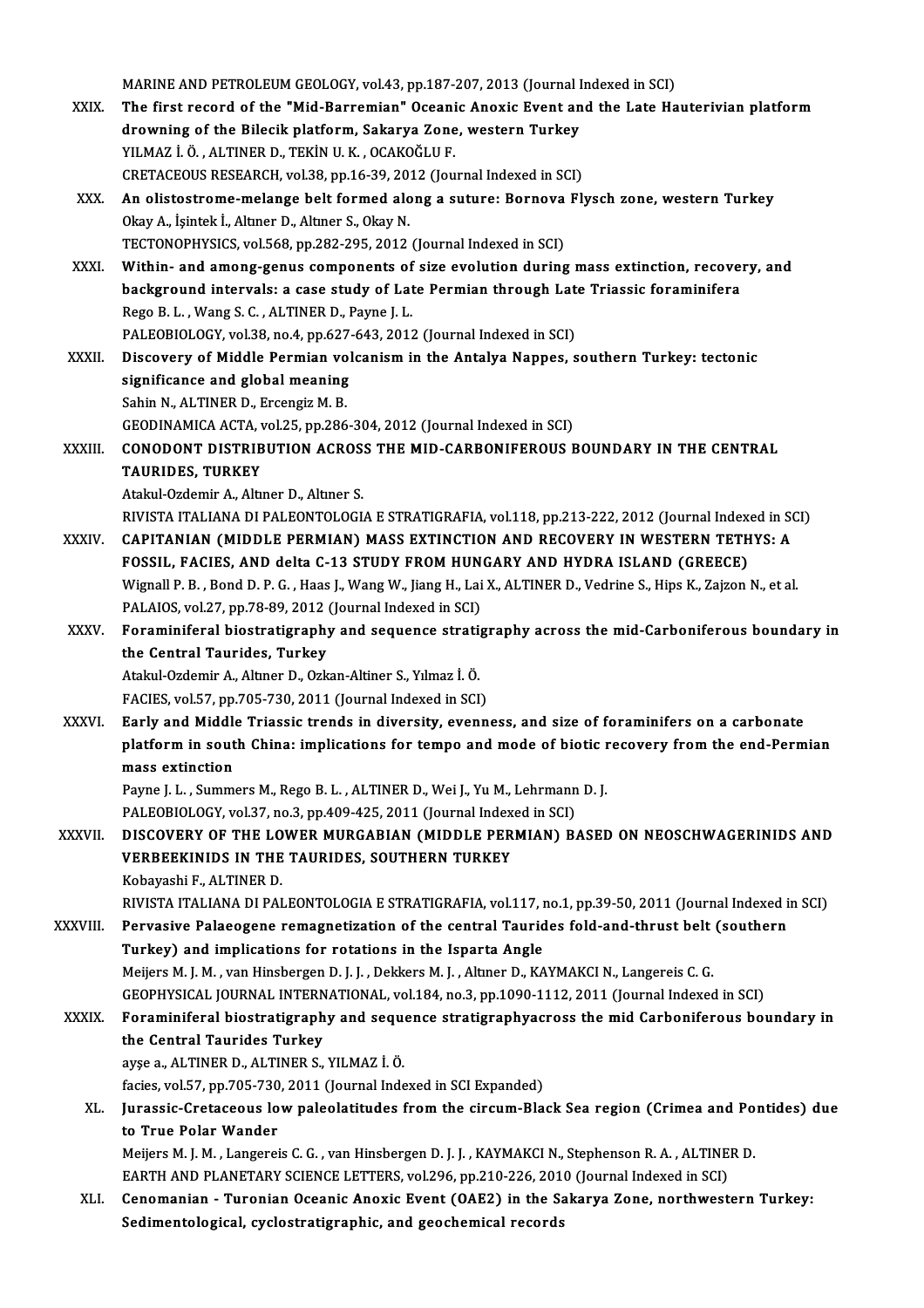YILMAZ İ. Ö., ALTINER D., TEKİN U. K., Tuysuz O., Ocakoglu F., Acikalin S. YILMAZ İ. Ö. , ALTINER D., TEKİN U. K. , Tuysuz O., Ocakoglu F., Acikalin S.<br>CRETACEOUS RESEARCH, vol.31, no.2, pp.207-226, 2010 (Journal Indexed in SCI)<br>Ponialita gaillati n son , n an , within the Evalutionary Enamework YILMAZ İ. Ö. , ALTINER D., TEKİN U. K. , Tuysuz O., Ocakoglu F., Acikalin S.<br>CRETACEOUS RESEARCH, vol.31, no.2, pp.207-226, 2010 (Journal Indexed in SCI)<br>XLII. Danielita gailloti n.gen., n. sp., within the Evolutionary Fra CRETACEOUS<br>Danielita gai<br>Dagmaritins<br>ALTINER D. A Danielita gailloti n.gel<br>Dagmaritins<br>ALTINER D., Altiner S. O.<br>TURKISH JOURNAL OF F Dagmaritins<br>ALTINER D., Altiner S. O.<br>TURKISH JOURNAL OF EARTH SCIENCES, vol.19, no.4, pp.497-512, 2010 (Journal Indexed in SCI) ALTINER D., Altiner S. O.<br>TURKISH JOURNAL OF EARTH SCIENCES, vol.19, no.4, pp.497-512, 2010 (Journal Indexed in SCI)<br>XLIII. Pseudomarssonella REDMOND 1965 (Foraminifera) and related taxa from the Jurassic platform<br>carbonat TURKISH JOURNAL OF EARTH SCIENCES, vol.19, no.4, pp.497-512, 2010 (Journal Indexed in SCI)<br>Pseudomarssonella REDMOND 1965 (Foraminifera) and related taxa from the Jurassic platform<br>carbonate succession of the Central Tauri Pseudomarssonella<br>carbonate successio<br>Paleopfenderininae<br>TASLLK ALTINER D carbonate successi<br>Paleopfenderininae<br>TASLI K., ALTINER D.<br>PULLETIN DE LA SOC Paleopfenderininae<br>TASLI K., ALTINER D.<br>BULLETIN DE LA SOCIETE GEOLOGIQUE DE FRANCE, vol.181, no.5, pp.443-451, 2010 (Journal Indexed in SCI)<br>First results on determination of sesmogenis Cl 36 in limestone from the Vonisek TASLI K., ALTINER D.<br>BULLETIN DE LA SOCIETE GEOLOGIQUE DE FRANCE, vol.181, no.5, pp.443-451, 2010 (Journal Indexed in SCI)<br>XLIV. First results on determination of cosmogenic Cl-36 in limestone from the Yenicekale Complex i BULLETIN DE LA SOCIETE GEOLOGIQUE<br>First results on determination of co<br>Hittite capital of Hattusha (Turkey) First results on determination of cosmogenic Cl-36 in limestone from the Yenicekale<br>Hittite capital of Hattusha (Turkey)<br>Akcar N., Ivy-Ochs S., Alfimov V., YILMAZ İ.Ö. , Schachner A., ALTINER D., Yavuz V., Schluechter C.<br>Q Hittite capital of Hattusha (Turkey)<br>Akcar N., Ivy-Ochs S., Alfimov V., YILMAZ İ. Ö. , Schachner A., ALTINER D., Yavuz V., Schlue<br>QUATERNARY GEOCHRONOLOGY, vol.4, no.6, pp.533-540, 2009 (Journal Indexed in SCI)<br>Enesional t XLV. Erosional truncation of uppermost Permian shallow-marine carbonates and implications for<br>Permian-Triassic boundary events: Reply QUATERNARY GEOCHRONOLOGY, vol.4, no.6, pp.533-540, 2009 (Journal Indexed in SCI) Erosional truncation of uppermost Permian shallow-marine carbonates and implication<br>Permian-Triassic boundary events: Reply<br>Payne J. L. , Lehrmann D. J. , Follett D., Seibel M., Kump L.R. , Riccardi A., ALTINER D., Sano H. Permian-Triassic boundary events: Reply<br>Payne J. L. , Lehrmann D. J. , Follett D., Seibel M., Kump L. R. , Riccardi A., ALTINER D., Sano H., Wei J.<br>GEOLOGICAL SOCIETY OF AMERICA BULLETIN, vol.121, pp.957-959, 2009 (Journal Payne J. L. , Lehrmann D. J. , Follett D., Seibel M., Kump L. R. , Riccardi A., ALTINER D., Sano H., Wei J.<br>GEOLOGICAL SOCIETY OF AMERICA BULLETIN, vol.121, pp.957-959, 2009 (Journal Indexed in SCI)<br>XLVI. Fusulinoidean fau GEOLOGICAL SOCIETY OF AMERICA BULLETIN, vol.121, pp.957-959, 2009 (Journal Indexed in SCI)<br>Fusulinoidean faunas from the Upper Carboniferous and Lower Permian platform limes<br>Hadim area, Central Taurides, Turkey<br>Kobayashi F Fusulinoidean faunas f<br>Hadim area, Central Ta<br>Kobayashi F., ALTINER D.<br>PIVISTA ITALIANA DI PAI Hadim area, Central Taurides, Turkey<br>Kobayashi F., ALTINER D.<br>RIVISTA ITALIANA DI PALEONTOLOGIA E STRATIGRAFIA, vol.114, no.2, pp.191-232, 2008 (Journal Indexed in SCI)<br>Timidonalla? primitiva n. on (foraminiforida) from th Kobayashi F., ALTINER D.<br>RIVISTA ITALIANA DI PALEONTOLOGIA E STRATIGRAFIA, vol.114, no.2, pp.191-232, 2008 (Journal Indexed<br>XLVII. Timidonella? primitiva n. sp (foraminiferida) from the middle jurassic of the eastern T RIVISTA ITALIANA DI PALEONTOLOGIA E STRATIGRAFIA, vol.114, no.2, pp<br>Timidonella? primitiva n. sp (foraminiferida) from the middle jura<br>(southern Turkey): Remarks on evolutionary steps of hauraniids<br>Flmeksi E. ALTINER D Timidonella? primitiva n. sp (foraminiferida) from the middle jurassic of the eastern Taurides (southern Turkey): Remarks on evolutionary steps of hauraniids<br>Ekmekci E., ALTINER D. TURKISH JOURNAL OF EARTH SCIENCES, vol.17, no.1, pp.73-84, 2008 (Journal Indexed in SCI) Ekmekci E., ALTINER D.<br>TURKISH JOURNAL OF EARTH SCIENCES, vol.17, no.1, pp.73-84, 2008 (Journal Indexed in SCI)<br>XLVIII. Benthic foraminiferal biostratigraphy of the Jurassic platform carbonate succession in the Bolkar<br>Moun Mountains (southern Turkey)<br>Tash K., ALTINER D., KOC H., EREN M. Benthic foraminiferal biostratigra<br>Mountains (southern Turkey)<br>Tash K., ALTINER D., KOÇ H., EREN M.<br>MICPOPALEONTOLOCY vol 54 no 5 x MICROPALEONTOLOGY, vol.54, no.5, pp.425-444, 2008 (Journal Indexed in SCI) Tash K., ALTINER D., KOÇ H., EREN M.<br>MICROPALEONTOLOGY, vol.54, no.5, pp.425-444, 2008 (Journal Indexed in SCI)<br>XLIX. Late Carboniferous and early Permian fusulinoideans in the Central Taurides, Turkey:<br>Piestratisranhy, fo MICROPALEONTOLOGY, vol.54, no.5, pp.425-444, 2008 (Jour<br>Late Carboniferous and early Permian fusulinoideans<br>Biostratigraphy, faunal composition and comparison<br>Kobayashi E. ALTINER D Late Carboniferous an<br>Biostratigraphy, faunal<br>Kobayashi F., ALTINER D.<br>JOUPMAL OF FORAMINIEI Biostratigraphy, faunal composition and comparison<br>Kobayashi F., ALTINER D.<br>JOURNAL OF FORAMINIFERAL RESEARCH, vol.38, no.1, pp.59-73, 2008 (Journal Indexed in SCI)<br>Encsional truncation of unnormost Bormian shallow marine Kobayashi F., ALTINER D.<br>JOURNAL OF FORAMINIFERAL RESEARCH, vol.38, no.1, pp.59-73, 2008 (Journal Indexed in SCI)<br>L. Erosional truncation of uppermost Permian shallow-marine carbonates and implications for<br>Permian-Triassic **JOURNAL OF FORAMINIFERAL RESEAR<br>Erosional truncation of uppermost<br>Permian-Triassic boundary events**<br>Payne L.L. Lebrmann D.L. Follett D. S Erosional truncation of uppermost Permian shallow-marine carbonates and implication<br>Permian-Triassic boundary events<br>Payne J. L. , Lehrmann D. J. , Follett D., Seibel M., Kump L. R. , Riccardi A., Altiner D., Sano H., Wei Permian-Triassic boundary events<br>Payne J. L. , Lehrmann D. J. , Follett D., Seibel M., Kump L. R. , Riccardi A., Altiner D., Sano H., Wei J.<br>GEOLOGICAL SOCIETY OF AMERICA BULLETIN, vol.119, pp.771-784, 2007 (Journal Indexe LI. End-Permian mass extinction of lagenide foraminifers in the Southern Alps (Northern Italy)<br>Groves J. R., Rettori R., Payne J. L., Boyce M. D., Altiner D. GEOLOGICAL SOCIETY OF AMERICA BULLETIN, vol.119, pp.771-784, 2007 (Journal Indexed in SCI) End-Permian mass extinction of lagenide foraminifers in the Southern Alps (<br>Groves J. R. , Rettori R., Payne J. L. , Boyce M. D. , Altiner D.<br>JOURNAL OF PALEONTOLOGY, vol.81, no.3, pp.415-434, 2007 (Journal Indexed in SCI) Groves J. R. , Rettori R., Payne J. L. , Boyce M. D. , Altiner D.<br>JOURNAL OF PALEONTOLOGY, vol.81, no.3, pp.415-434, 2007 (Journal Indexed in SCI)<br>LII. Cyclostratigraphy and sequence boundaries of inner platform mixed carb JOURNAL OF PALEONTOLOGY, vol.81, no.3, pp.415-434, 2007 (Jou<br>Cyclostratigraphy and sequence boundaries of inner platf<br>successions (Barremian-Aptian) (Zonguldak, NW Turkey)<br><sup>Vilmog L</sup>.O., Altinor D. Cyclostratigraphy a<br>successions (Barrel<br>Yilmaz I.O., Altiner D.<br>JOUPNAL OF ASIAN E. successions (Barremian-Aptian) (Zonguldak, NW Turkey)<br>1997 - Yilmaz I. O. , Altiner D.<br>JOURNAL OF ASIAN EARTH SCIENCES, vol.30, no.2, pp.253-270, 2007 (Journal Indexed in SCI) LIII. Cyclostratigraphy and sequence boundaries of inner platformmixed carbonate siliciclastic JOURNAL OF ASIAN EARTH SCIENCES, vol.30, no.2, pp.253-2?<br>Cyclostratigraphy and sequence boundaries of inner<br>successions Barremian Aptian Zonguldak NW Turkey<br>VU MAZ İ Ö - ALTINER D Cyclostratigraphy and<br>successions Barremian<br>YILMAZ İ.Ö., ALTINER D.<br>Journal of Asian Farth Sai YILMAZ İ. Ö. , ALTINER D.<br>Journal of Asian Earth Sciences, vol.30, pp.253-270, 2007 (Journal Indexed in SCI Expanded) LIV. A condensed mesozoic succession north of Izmir: A fragment of the anatolide-tauride platform in the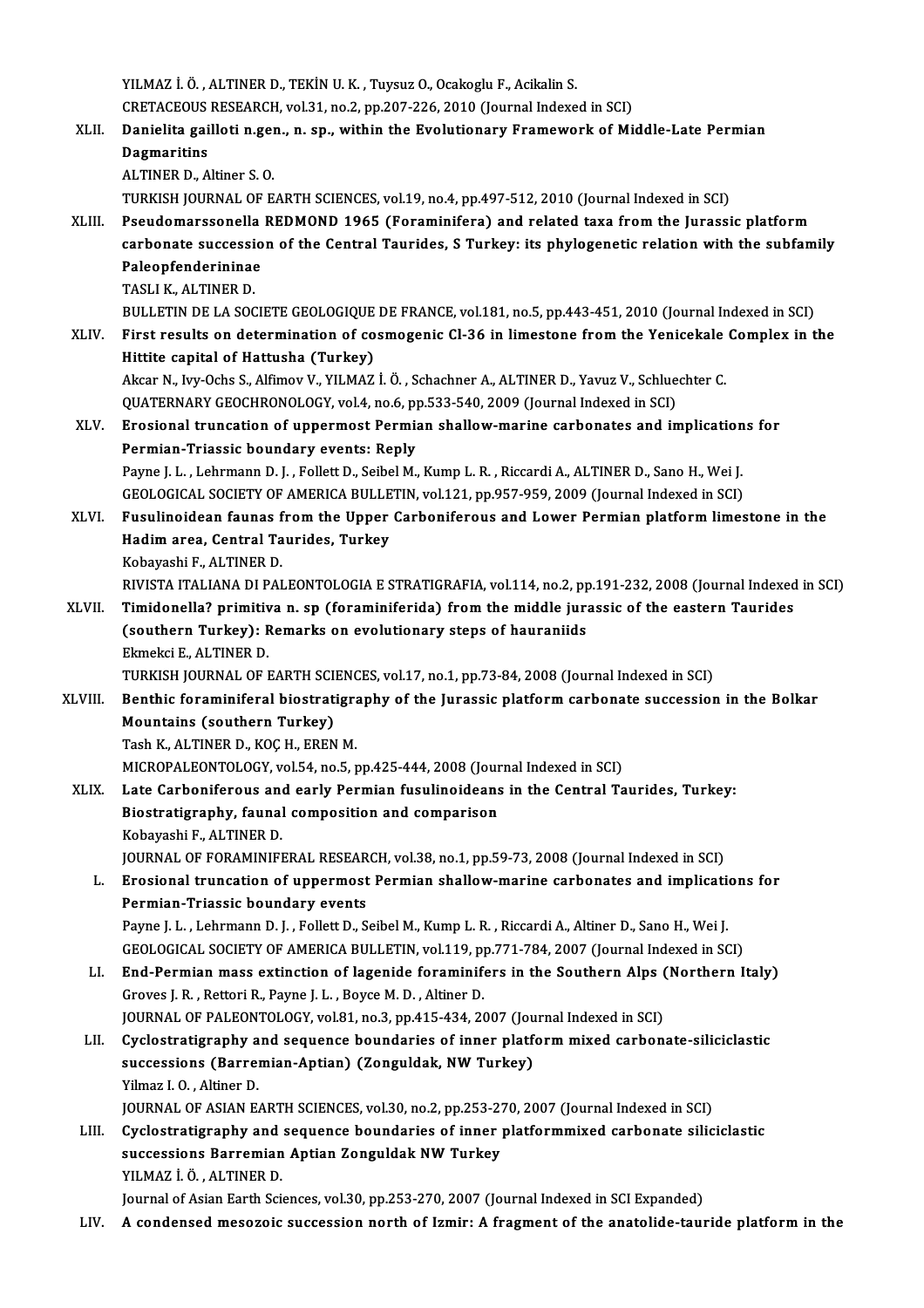|         | Bornova Flysch zone                                                                                        |
|---------|------------------------------------------------------------------------------------------------------------|
|         | Okay A I, Altiner D.                                                                                       |
|         | TURKISH JOURNAL OF EARTH SCIENCES, vol.16, no.3, pp.257-279, 2007 (Journal Indexed in SCI)                 |
| LV.     | Cyclic palaeokarst surfaces in Aptian peritidal carbonate successions (Taurides, southwest Turkey):        |
|         | internal structure and response to mid-Aptian sea-level fall                                               |
|         | Yilmaz I.O., Altiner D.                                                                                    |
|         | CRETACEOUS RESEARCH, vol.27, no.6, pp.814-827, 2006 (Journal Indexed in SCI)                               |
| LVI.    | Cretaceous and Triassic subduction-accretion, high-pressure-low-temperature metamorphism, and              |
|         | continental growth in the Central Pontides, Turkey                                                         |
|         | Okay A. I., Tuysuz O., Satir M., Ozkan-Altiner S., Altiner D., Sherlock S., Eren R. H.                     |
|         | GEOLOGICAL SOCIETY OF AMERICA BULLETIN, vol.118, pp.1247-1269, 2006 (Journal Indexed in SCI)               |
| LVII.   | Cyclic palaeokarst surfaces in Aptian peritidal carbonate successions Taurides southwest Turkey            |
|         | internal structure and response to mid Aptian sea level fall                                               |
|         | YILMAZ İ Ö , ALTINER D.                                                                                    |
|         | CRETACEOUS RESEARCH, vol.27, pp.814-827, 2006 (Journal Indexed in SCI Expanded)                            |
| LVIII.  | Survival and recovery of calcareous foraminifera pursuant to the end-Permian mass extinction               |
|         | Groves J., Altiner D.                                                                                      |
|         | COMPTES RENDUS PALEVOL, vol.4, pp.487-500, 2005 (Journal Indexed in SCI)                                   |
| LIX.    |                                                                                                            |
|         | Extinction, survival, and recovery of lagenide foraminifers in the permian-triassic boundary interval,     |
|         | central Taurides, Turkey                                                                                   |
|         | Groves J., Altiner D., Rettori R.                                                                          |
|         | JOURNAL OF PALEONTOLOGY, vol.79, no.4, pp.1-38, 2005 (Journal Indexed in SCI)                              |
| LX.     | Uppermost Triassic limestone in the Karakaya Complex - Stratigraphic and tectonic significance             |
|         | Okay A., Altiner D.                                                                                        |
|         | TURKISH JOURNAL OF EARTH SCIENCES, vol.13, no.2, pp.187-199, 2004 (Journal Indexed in SCI)                 |
| LXI.    | Wall structures in selected Paleozoic lagenide foraminifera                                                |
|         | Groves J., Rettori R., Altiner D.                                                                          |
|         | JOURNAL OF PALEONTOLOGY, vol.78, no.2, pp.245-256, 2004 (Journal Indexed in SCI)                           |
| LXII.   | Stable isotope evidence for meter-scale sea level changes in Lower Cretaceous inner platform and           |
|         | pelagic carbonate successions of Turkey                                                                    |
|         | YILMAZ İ. Ö., Vennemann T., Altiner D., Satir M.                                                           |
|         | GEOLOGICA CARPATHICA, vol.55, no.1, pp.19-36, 2004 (Journal Indexed in SCI)                                |
| LXIII.  | Origin and early evolutionary radiation of the Order Lagenida (Foraminifera)                               |
|         | Groves J., Altiner D., Rettori R.                                                                          |
|         | JOURNAL OF PALEONTOLOGY, vol.77, no.5, pp.831-843, 2003 (Journal Indexed in SCI)                           |
| LXIV.   | Special issue - International Conference on Paleozoic Benthic Foraminifera, PaleoForams 2001 -             |
|         | Foreword                                                                                                   |
|         | Altiner D.                                                                                                 |
|         | RIVISTA ITALIANA DI PALEONTOLOGIA E STRATIGRAFIA, vol.109, no.2, 2003 (Journal Indexed in SCI)             |
| LXV.    | Cyclic sedimentation across the Permian-Triassic boundary (Central Taurides, Turkey)                       |
|         | Unal E., Altiner D., Yilmaz I., Ozkan-Altiner S.                                                           |
|         | RIVISTA ITALIANA DI PALEONTOLOGIA E STRATIGRAFIA, vol.109, no.2, pp.359-376, 2003 (Journal Indexed in SCI) |
| LXVI.   | Cyclic sedimentation across the Permian Triassic boundary Central Taurides Turkey                          |
|         | Emre U., ALTINER S., YILMAZ İ Ö., ALTINER D.                                                               |
|         | RIVISTA ITALIANA DI PALEONTOLOGIA E STRATIGRAFIA, pp.359-376, 2003 (Journal Indexed in SCI Expanded)       |
| LXVII.  | Turriglomina ? anatolica, n. sp (Foraminiferida) from the cretaceous of North-Western Anatolia             |
|         | (Turkey): Remarks on the evolution of Mesozoic meandrospirids                                              |
|         | Altiner D., Rettori R., Zaninetti L., Martini R.                                                           |
|         | RIVISTA ITALIANA DI PALEONTOLOGIA E STRATIGRAFIA, vol.107, no.3, pp.477-482, 2001 (Journal Indexed in SCI) |
| LXVIII. | Use of sedimentary structures in the recognition of sequence boundaries in Upper Jurassic-Upper            |
|         | Cretaceous peritidal carbonates of the Western Taurides, Turkey                                            |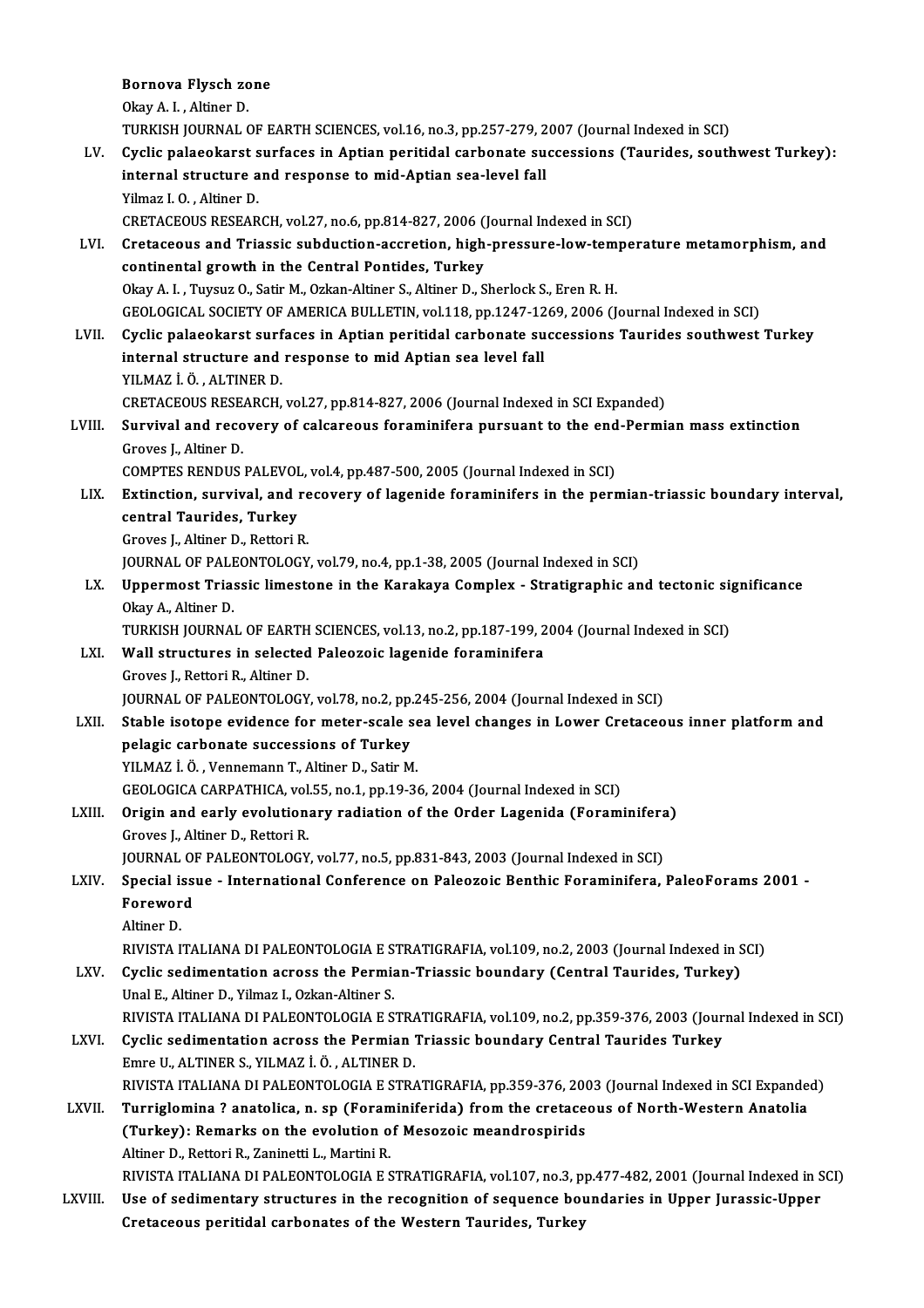YILMAZ İ.Ö. ,ALTINERD.

YILMAZ İ. Ö. , ALTINER D.<br>INTERNATIONAL GEOLOGY REVIEW, vol.43, no.8, pp.736-753, 2001 (Journal Indexed in SCI)<br>Senggenine avgandi, n. gen., n. en., and its position in the evolution of Late Bermie

- YILMAZ İ. Ö. , ALTINER D.<br>INTERNATIONAL GEOLOGY REVIEW, vol.43, no.8, pp.736-753, 2001 (Journal Indexed in SCI)<br>LXIX. Sengoerina argandi, n. gen., n. sp., and its position in the evolution of Late Permian biseriamminid INTERNATION<br>Sengoerina a<br>foraminifers<br>Altinon D Sengoerina argandi, n. gen., n. sp., and its position in the evolution of Late Permian biseriamminid<br>foraminifers<br>Altiner D.
	-

MICROPALEONTOLOGY, vol.45, no.2, pp.215-220, 1999 (Journal Indexed in SCI)

- Altiner D.<br>MICROPALEONTOLOGY, vol.45, no.2, pp.215-220, 1999 (Journal Indexed in SCI)<br>LXX. High resolution sequence stratigraphic correlation in the UpperJurassic Kimmeridgian Upper<br>Cratagoous Conomanian poritidal carb MICROPALEONTOLOGY, vol.45, no.2, pp.215-220, 1999 (Journal Indexed in SCI)<br>High resolution sequence stratigraphic correlation in the UpperJurassic Kimme:<br>Cretaceous Cenomanian peritidal carbonate deposits Western Taurides High resolution sequence stratigraphic correlation in the<br>Cretaceous Cenomanian peritidal carbonate deposits Wes<br>ALTINER D., YILMAZ İ.Ö., necdet ö., naki a., zeynep g., muzaffer b.<br>CEOLOCICAL JOUPNAL vol 34 np 139, 159, 19 Cretaceous Cenomanian peritidal carbonate deposits Western Taurides Turkey<br>ALTINER D., YILMAZ İ. Ö. , necdet ö., naki a., zeynep g., muzaffer b.<br>GEOLOGICAL JOURNAL, vol.34, pp.139-158, 1999 (Journal Indexed in SCI Expanded ALTINER D., YILMAZ İ. Ö. , necdet ö., naki a., zeynep g., muzaffer b.<br>GEOLOGICAL JOURNAL, vol.34, pp.139-158, 1999 (Journal Indexed in SCI Expanded)<br>LXXI. High-resolution sequence stratigraphic correlation in the Upper Jur
- GEOLOGICAL JOURNAL, vol.34, pp.139-158, 1999 (Journal Indexed in SCI Expanded)<br>High-resolution sequence stratigraphic correlation in the Upper Jurassic (Kimmerid<br>Cretaceous (Cenomanian) peritidal carbonate deposits (Wester Cretaceous (Cenomanian) peritidal carbonate deposits (Western Taurides, Turkey)<br>Altiner D., Yilmaz I., Ozgul N., Akcar N., Bayazitoglu M., Gaziulusoy Z. Cretaceous (Cenomanian) peritidal carbonate deposits (Western<br>Altiner D., Yilmaz I., Ozgul N., Akcar N., Bayazitoglu M., Gaziulusoy Z.<br>GEOLOGICAL JOURNAL, vol.34, pp.139-158, 1999 (Journal Indexed in SCI)<br>Middle Lunessis L Altiner D., Yilmaz I., Ozgul N., Akcar N., Bayazitoglu M., Gaziulusoy Z.<br>GEOLOGICAL JOURNAL, vol.34, pp.139-158, 1999 (Journal Indexed in SCI)<br>LXXII. Middle Jurassic Lower Cretaceous biostratigraphy in the Central Pontides
- GEOLOGICAL JOURNAL, vol.34, pp.139-158, 1<br>Middle Jurassic Lower Cretaceous biost<br>paleogeography and tectonic evolution<br>Poisy P. Altiner D. Middle Jurassic I<br>paleogeography<br>Rojay B., Altiner D.<br>PIVISTA ITALIANA paleogeography and tectonic evolution<br>Rojay B., Altiner D.<br>RIVISTA ITALIANA DI PALEONTOLOGIA E STRATIGRAFIA, vol.104, no.2, pp.167-179, 1998 (Journal Indexed in SCI)

### Books&Book Chapters

- I. Sedimentological and Palaeontological Approach for the Provenance of Hittite StoneWal Blocks from Yenichale Outcrop<br>Sedimentological and Palaeontological Approa<br>from Yenicikale Outcrop at Boğazköy, Turkey<br>VU MAZİÖ ALTINER D Sedimentological and F<br>from Yenicikale Outcro<br>YILMAZ İ. Ö. , ALTINER D.<br>in: Beğerköv Hattuce erge
	-

YILMAZ İ. Ö. , ALTINER D.<br>in: Boğazköy Hattuşa ergebnisse der Ausgrabungen 24Ausgrabungen und Forschungen in der westlichen YILMAZ İ. Ö. , ALTINER D.<br>in: Boğazköy Hattuşa ergebnisse der Ausgrabungen 24Ausgrabungen und Forschungen in d<br>oberstadt von Hattuşa 1, Andreas Schachner, Jürgen Seeher , Editor, Verlag, pp.62-69, 2014<br>Origin of Building S

II. Origin of Building Stones in Yenicekale Complex: Application of Cosmogenic 36Cl to Archaeological<br>Problems oberstadt v<br>Origin of l<br>Problems<br>Akeer N Al

Akçar N., Alfimov ., IvyOchs S., YAVUZ E. V., YILMAZ İ. Ö., ALTINER D., Schlüchter C. Problems<br>Akçar N., Alfimov ., IvyOchs S., YAVUZ E. V. , YILMAZ İ. Ö. , ALTINER D., Schlüchter C.<br>in: Boğazköy Hattuşa ergebnisse der Ausgrabungen 24 ausgrabungen und Forschungen in der westlichen<br>eberstedt von Hattusa 1. A Akçar N., Alfimov ., IvyOchs S., YAVUZ E. V. , YILMAZ İ. Ö. , ALTINER D., Schlüchter C.<br>in: Boğazköy Hattuşa ergebnisse der Ausgrabungen 24 ausgrabungen und Forschungen in d<br>oberstadt von Hattuşa 1, Andreas Schachner, Jürg in: Boğazköy Hattuşa ergebnisse der Ausgrabungen 24 ausgrabungen und Forschungen in der westlichen<br>oberstadt von Hattuşa 1, Andreas Schachner, Jürgen Seeher , Editor, Verlag, pp.69-88, 2014<br>III. Ausgrabungen und Untersuchu

oberstadt von Hattuşa 1,<br>Ausgrabungen und Un<br>Hattuşa (2006–2008)<br>Schachnor A, Aksan N, A Ausgrabungen und Untersuchungen an Yenicekale in der südwestlichen Oberstadt von Boğazk<br>Hattuşa (2006–2008)<br>Schachner A., Akçar N., Alfimov V., ALTINER D., Ivy Ochs S., Öğüt B., Schlüchter C., YAVUZ E. V. , YILMAZ İ. Ö<br>in:

Hattuşa (2006–2008)<br>Schachner A., Akçar N., Alfimov V., ALTINER D., Ivy Ochs S., Öğüt B., Schlüchter C., YAVUZ E. V. , YILMAZ İ. Ö<br>in: Boğazköy Hattuşa ergebnisse der Ausgrabungen 24ausgrabungen und Forschungen in der west Schachner A., Akçar N., Alfimov V., ALTINER D., Ivy Ochs S., Öğüt B., Schlüchter C., YAVUZ E.<br>in: Boğazköy Hattuşa ergebnisse der Ausgrabungen 24ausgrabungen und Forschungen in<br>oberstadt von Hattuşa 1, Andreas Schachner, J oberstadt von Hattuşa 1, Andreas Schachner, Jürgen Seeher , Editor, verlag, pp.1-10, 2014<br>Refereed Congress / Symposium Publications in Proceedings

- efereed Congress / Symposium Publications in Proceedings<br>I. Faunal and environmental changes through the Cretaceous-Paleogene boundary (K-Pg) linked with<br>Dessen Velenzism: evidence from the Nee Tethys Turkey Pear Congress) by inpodemn't abheations in Trocode<br>Faunal and environmental changes through the Cretaceou<br>Deccan Volcanism: evidence from the Neo-Tethys, Turkey Faunal and environmental changes through the Cre<br>Deccan Volcanism: evidence from the Neo-Tethys, 1<br>Karabeyoglu A.U., Adatte ., Lorenzo ., Altıner S., Altıner D. Deccan Volcanism: evidence from the Neo-Tethys, Turkey<br>Karabeyoglu A. U., Adatte "Lorenzo "Altıner S., Altıner D.<br>EGU General Assembly Conference, 4 - 09 May 2020, pp.2002
- II. Geological evolution of the Central Pontides Okay A., ALTINER D., Sunal G., Aygul M., Akdogan R., ALTINER S., Simmons M. Conference on Petroleum Geology of the Black Sea, London, Canada, 6 - 07 October 2015, vol.464, pp.33-67